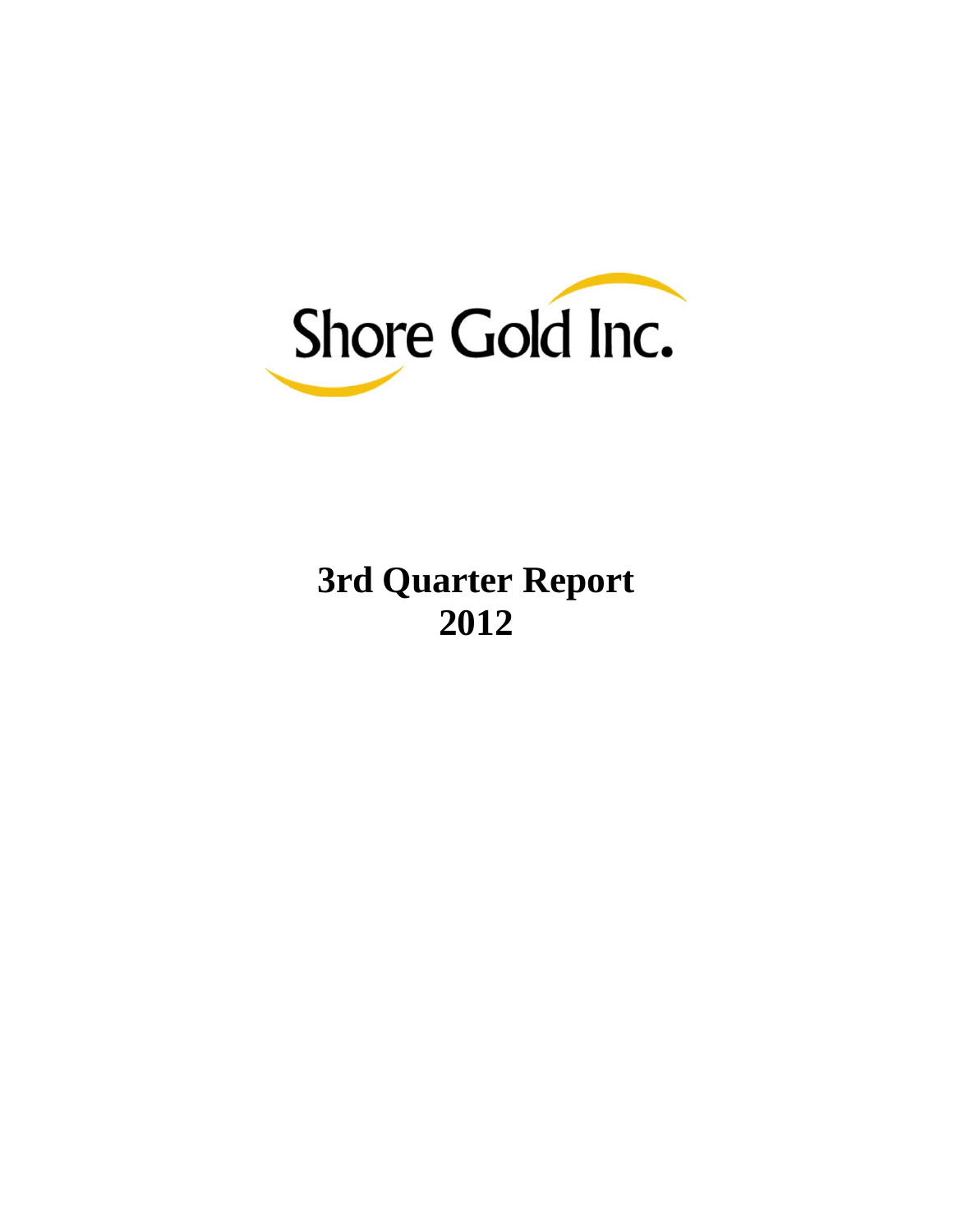

# **MANAGEMENT'S DISCUSSION & ANALYSIS ("MD&A")**

For the three and nine months ended September 30, 2012

The following discussion and analysis is prepared by Management as of November 8, 2012 and should be read in conjunction with the unaudited condensed interim consolidated financial statements for the period ended September 30, 2012 ("financial statements for the period ended September 30, 2012"), as well as the audited consolidated financial statements and annual MD&A for the year ended December 31, 2011 available on SEDAR at [www.sedar.com.](http://www.sedar.com/) Shore Gold Inc. ("Shore", "SGF", or "the Company") prepared its financial statements for the period ended September 30, 2012 in accordance with International Accounting Standard ("IAS") 34, Interim Financial Reporting using accounting policies consistent with the International Financial Reporting Standards ("IFRS") issued by the International Accounting Standards Board ("IASB"). All currency amounts are quoted in Canadian Dollars, unless otherwise stated.

# **Overview**

During the third quarter of 2012, the Company's main focus was the completion and submission of the Revised Environmental Impact Statement ("Revised EIS") for the Star – Orion South Diamond Project ("Project") while also continuing to seek opportunities for development capital through participation in the Project by a third party or a syndicate of investors. The Project is situated in the Fort à la Corne kimberlite field in central Saskatchewan. The Project includes the 100 percent Shore owned Star Diamond Project, as well as Star West and the Orion South Kimberlite, which fall within the adjacent Fort à la Corne Joint Venture ("FALC-JV"). Shore has a 67 percent interest in the FALC-JV and Newmont Canada FN Holdings ULC ("Newmont") has a 33 percent interest. Shore is presently focused on the completion of all federal and provincial requirements for Project approval and subsequent permitting while pursuing development capital.

The Company has completed a National Instrument ("NI") 43-101 compliant Technical Report ("Feasibility Technical Report") documenting the Feasibility Study and Mineral Reserve for the Project ("Feasibility Study"), the results of which were announced in July 2011 (See SGF News Release dated July 14, 2011). The Feasibility Study includes a cash flow model Base Case net present value ("NPV") of \$2.1 billion (using a 7 percent discount rate) for an Internal Rate of Return ("IRR") of 16 percent before taxes and royalties and an after-taxes and royalties NPV of \$1.3 billion with an IRR of 14 percent. The cash flow model of the Feasibility Study is based on Probable Mineral Reserves of 279 million diluted tonnes of kimberlite at a weighted average grade of 12.3 carats per hundred tonnes ("cpht") containing 34.4 million carats at a weighted average price of US\$242 per carat. The full details of the Feasibility Technical Report can be viewed on the Company's website (www.shoregold.com) or on SEDAR (www.sedar.com).

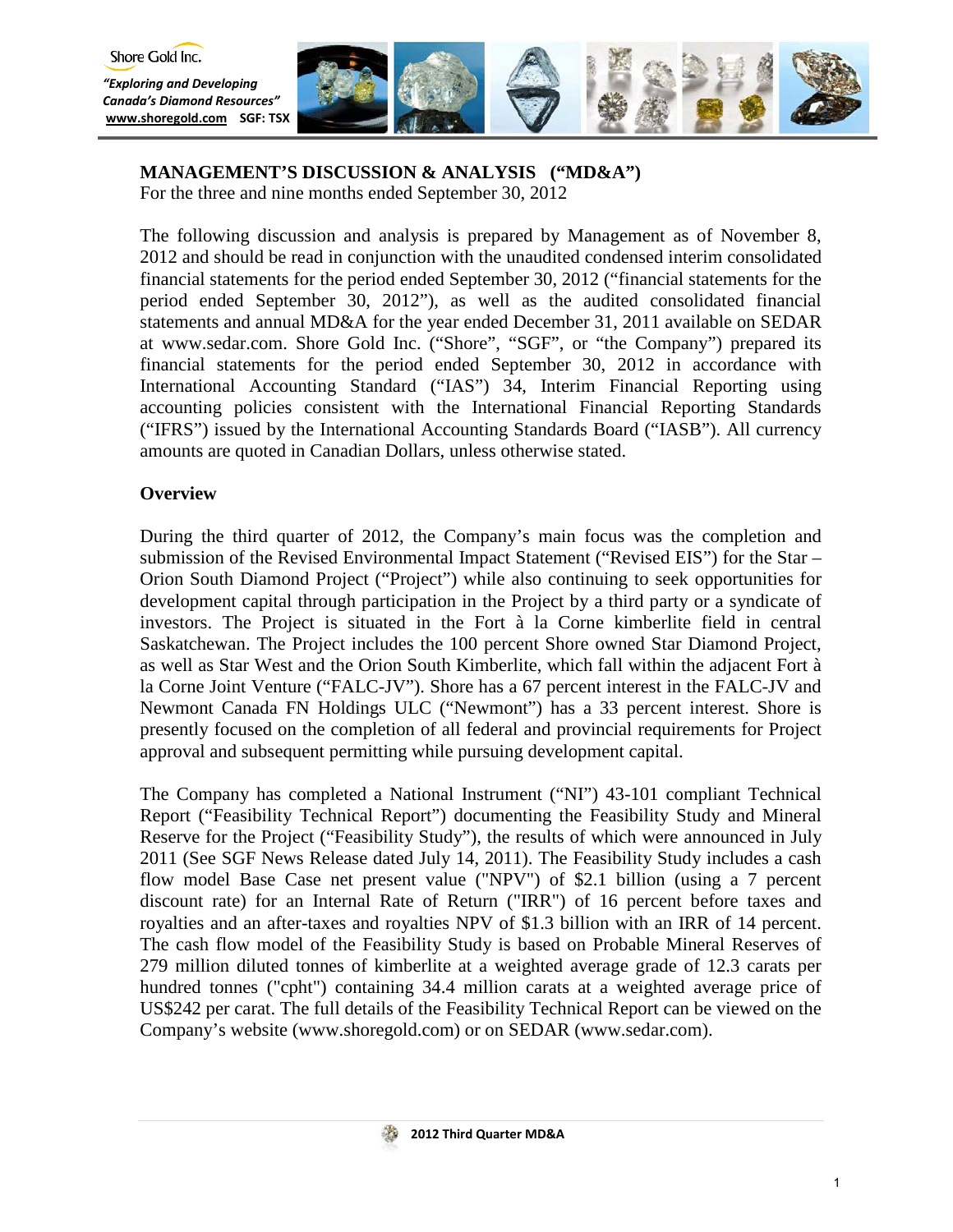

## **Events relating to the Star - Orion South Diamond Project**

The Revised EIS, which describes the potential environmental and socio-economic effects of the Project, was submitted to provincial and federal regulators on August 10, 2012 (See SGF News Release dated August 10, 2012). The Environmental Impact Assessment ("EIA") process for the Project has been on-going since the Project Proposal was filed in November 2008. The original Draft EIS, submitted to the regulators in December 2010, was based on the Project Pre-Feasibility Study, which was published in March 2010. This Draft EIS generated 319 review comments and information requests from Federal and Provincial agencies, and 483 review comments and information requests from Aboriginal groups. The Revised EIS was based on the August 2011 Feasibility Study of the Project and incorporates responses to all the review comments and information requests. The Revised EIS includes comprehensive Traditional Land Use information generated as a consequence of Information Gathering Agreements signed with nine Aboriginal groups with an expressed interest in the Project. Shore and AMEC Environment and Infrastructure ("AMEC") jointly prepared the Revised EIS. The Company recently announced that comments on the Revised EIS have been received from Provincial and Federal regulators (See SGF News Release dated October 30, 2012). The Revised EIS has generated an additional 56 Federal comments and information requests and 73 Provincial comments and information requests. Many of these comments are expected to be addressed by Shore personnel using existing information. A limited number of comments will require further discussion and, potentially, additional work. Shore is actively engaged with the Saskatchewan Ministry of Environment to resolve the comments from Provincial regulators and continues to work with the Canadian Environmental Assessment Agency to resolve their additional comments given that there are no specific federal regulations in place for diamond mines.

## **Financial Highlights**

Select financial information of the Company for the three and nine month periods ended September 30, 2012 and 2011 is summarized as follows:

|                                                | <b>Three Months</b><br><b>Ended</b><br>September 30,<br>2012<br>\$ | <b>Three Months</b><br><b>Ended</b><br>September 30,<br>2011<br>\$ | <b>Nine Months</b><br><b>Ended</b><br>September 30,<br>2012<br>\$ | <b>Nine Months</b><br><b>Ended</b><br>September 30,<br>2011 |
|------------------------------------------------|--------------------------------------------------------------------|--------------------------------------------------------------------|-------------------------------------------------------------------|-------------------------------------------------------------|
| <b>Revenues</b> (millions)                     | $\blacksquare$                                                     | 0.1                                                                | 0.1                                                               | 0.2                                                         |
| <b>Net loss</b> (millions)                     | 1.7                                                                | 2.7                                                                | 7.7                                                               | 8.0                                                         |
| Net loss per share (1)                         | 0.01                                                               | 0.01                                                               | 0.03                                                              | 0.04                                                        |
| <b>Total assets</b> (millions)                 | 14.9                                                               | 233.6                                                              | 14.9                                                              | 233.6                                                       |
| Total non-current liabilities (millions) $(2)$ | 1.4                                                                | 1.4                                                                | 1.4                                                               | 1.4                                                         |
| <b>Working capital</b> (millions)              | 10.2                                                               | 18.4                                                               | 10.2                                                              | 18.4                                                        |

**(1) Basic and diluted.**

**(2) Total non-current liabilities are comprised of environmental rehabilitation provisions for which the Company has provided letters of credit, backed by short-term securities that are recorded on the Company's financial statements as restricted cash.**

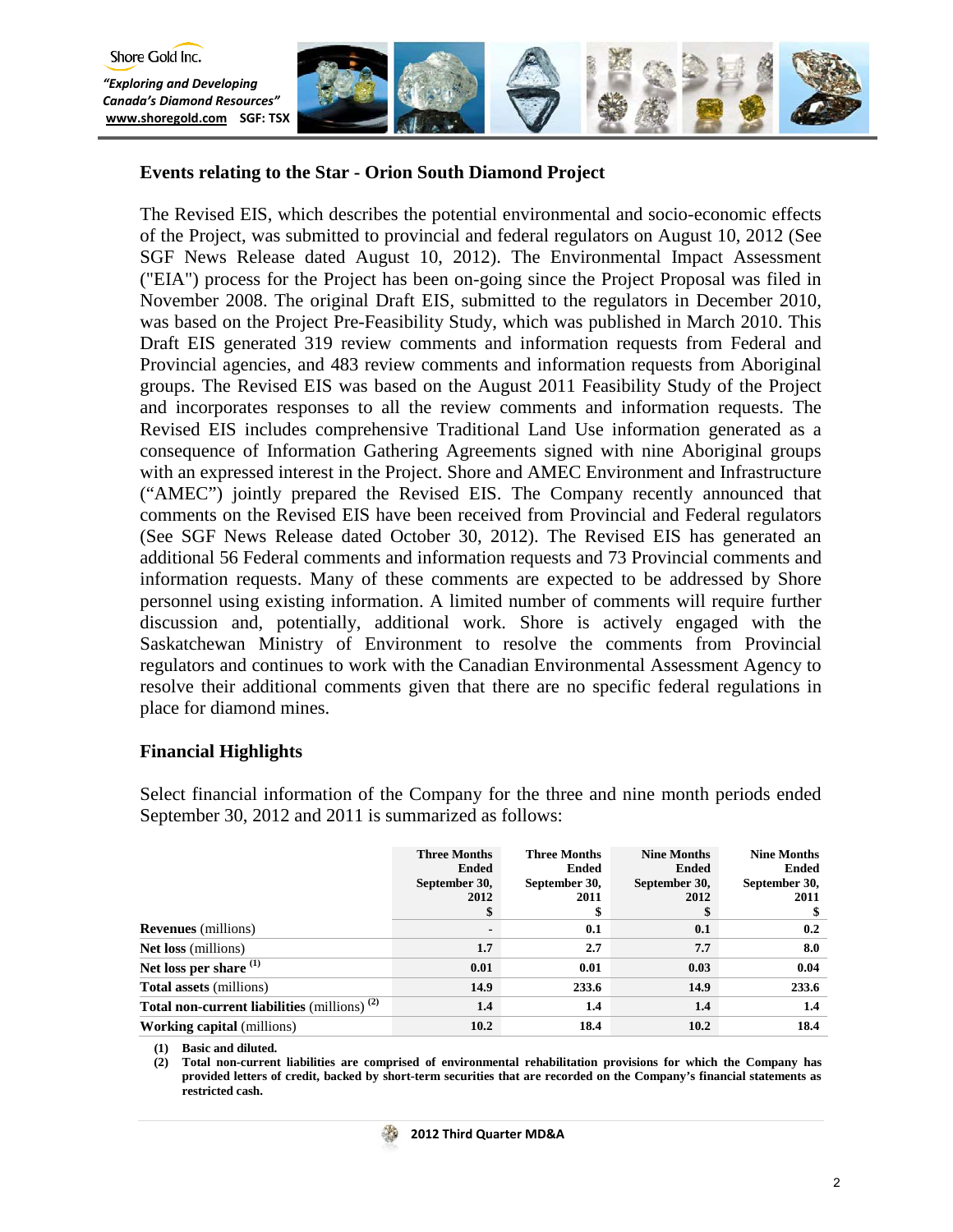

# **Results of Operations**

For the quarter ended September 30, 2012, the Company recorded a net loss of \$1.7 million or \$0.01 per share compared to a net loss of \$2.7 million or \$0.01 per share for the same period in 2011. The losses during these quarters were due to operating costs and exploration and evaluation expenditures incurred by the Company exceeding interest revenue earned on cash and cash equivalents and short-term investments. The loss during the quarter ended September 30, 2012 was lower than the same period in 2011 primarily due to lower share-based payment costs as well as lower costs as a result of the reductions to the Company's directors, officers and personnel that took place earlier in the year (See SGF News Release dated February 29, 2012).

# *Revenues*

The Company invested excess cash reserves in interest-bearing short-term deposits while ensuring funds were available to meet cash outflow requirements associated with the Company's exploration and evaluation projects and for general corporate matters. For the quarter ended September 30, 2012 the Company reported interest and other revenue of \$29 thousand as compared to \$64 thousand for the quarter ended September 30, 2011.

## *Expenses*

Expenses incurred during the quarter ended September 30, 2012 were \$1.6 million compared to \$2.8 million for the same period in 2011. This \$1.2 million decrease was largely attributed to the reductions to the Company's directors, officers and personnel that took place earlier in the year. Administration, consulting and professional fees, and corporate development expenditures for the quarter ended September 30, 2012 decreased by \$0.3 million to \$0.8 million, from \$1.1 million during the same period in 2011. Expenses for the quarter ended September 30, 2012 also decreased due to lower exploration and evaluation expenditures incurred by the Company during the quarter ended September 30, 2012 (\$0.8 million) compared to the quarter ended September 30, 2011 (\$1.7 million) due to the nature of work performed on the Project. Exploration and evaluation expenditures incurred during the quarter ended September 30, 2012 related to the continuation of the EIA process for the Project as well as on-going administration and maintenance of the Company's exploration and evaluation properties. Expenditures incurred during the quarter ended September 30, 2011 related to the desk-top engineering studies and data gathering and analysis required for the completion of the Technical Report documenting the Feasibility Study as well as the continuation of the EIA process.

# *Investment in Wescan Goldfields Inc.*

At September 30, 2012, Shore held 10.2% (2011 – 11.5%) of the shares of Wescan Goldfields Inc. ("Wescan"), a publicly traded company on the TSX Venture exchange. The Company accounts for its investment in Wescan as an available-for-sale financial instrument. The fair value based on the closing trading price of the common shares of Wescan at September 30, 2012 was \$110 thousand (December 31, 2011 – \$583 thousand). As a result, for the quarter ended September 30, 2012 the Company recognized an \$84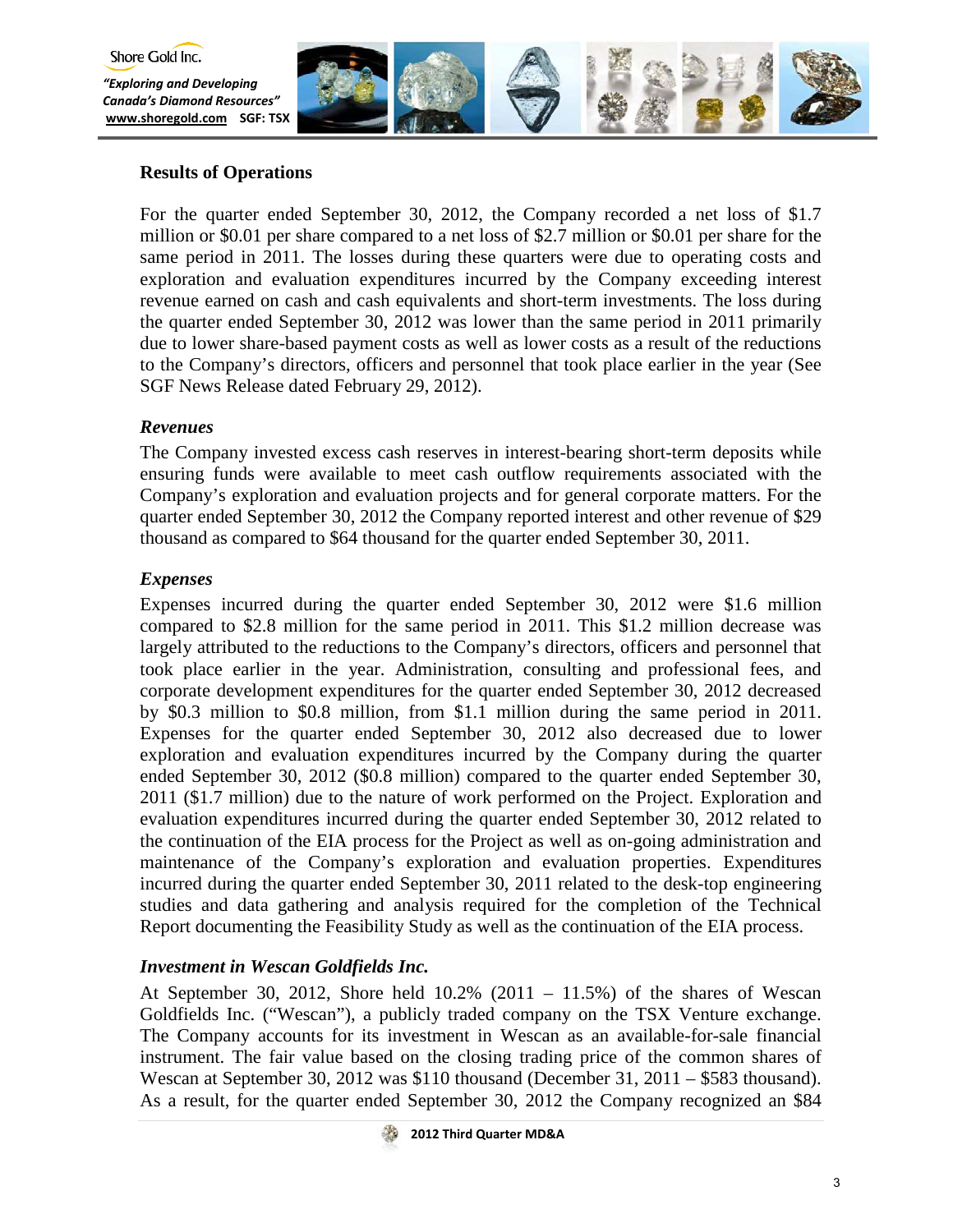

thousand decrease (quarter ended September 30, 2011 – \$388 thousand decrease) in the carrying value of its investment in Wescan. At December 31, 2011, the Company assessed that there was objective evidence that this investment was impaired. As the Company's assessment at September 30, 2012 has not changed, the change in fair value during the quarter ended September 30, 2012 was recognized in the consolidated statement of loss instead of comprehensive loss. At September 30, 2012, a 10 percent decrease in the market price of Wescan would result in an \$11 thousand decrease in fair value.

# *Financing*

Shore Gold Inc.

During the quarter ended September 30, 2012 there were 30,000 options exercised resulting in additional cash flow from financing activities of \$8 thousand. During the quarter ended September 30, 2011 there were 75,000 options exercised resulting in additional cash flow from financing activities of \$35 thousand.

# **Year to Date**

# *Results of Operations*

For the nine months ended September 30, 2012, the Company recorded a net loss of \$7.7 million or \$0.03 per share compared to a net loss of \$8.0 million or \$0.04 per share for the same period in 2011. The losses were primarily due to ongoing operating costs and exploration and evaluation expenditures incurred by the Company exceeding interest revenue earned on cash and cash equivalents and short-term investments. The sale of certain investments for \$1.3 million over the carrying value reduced the Company's net loss for the nine months ended September 30, 2011.

# *Revenues*

The Company invested excess cash reserves in interest bearing short-term deposits while ensuring funds would be available for cash outflow requirements associated with the Company's exploration projects. For the nine months ended September 30, 2012 and 2011 the Company reported interest and other revenue of \$147 thousand and \$166 thousand respectively.

# *Expenses*

Total operating costs for the nine months ended September 30, 2012 were \$7.3 million compared to \$9.4 million for the nine months ended September 30, 2011. These amounts include the \$0.1 million of share-based payments that was expensed during the nine months ended September 30, 2012 (2011 – \$1.4 million). Once the effect of accounting for share-based payments is removed, expenditures become easier to compare year over year. After removing the effect of accounting for share-based payments, expenses for the nine months ended September 30, 2012 decreased by \$0.8 million to \$7.2 million from \$8.0 million during the nine months ended September 30, 2011. Exploration and evaluation expenditures were \$3.6 million for the nine months ended September 30, 2012 compared to \$4.4 million for the same period in 2011. This decrease was primarily due to the nature of work performed on the Project. Exploration and evaluation expenditures incurred during

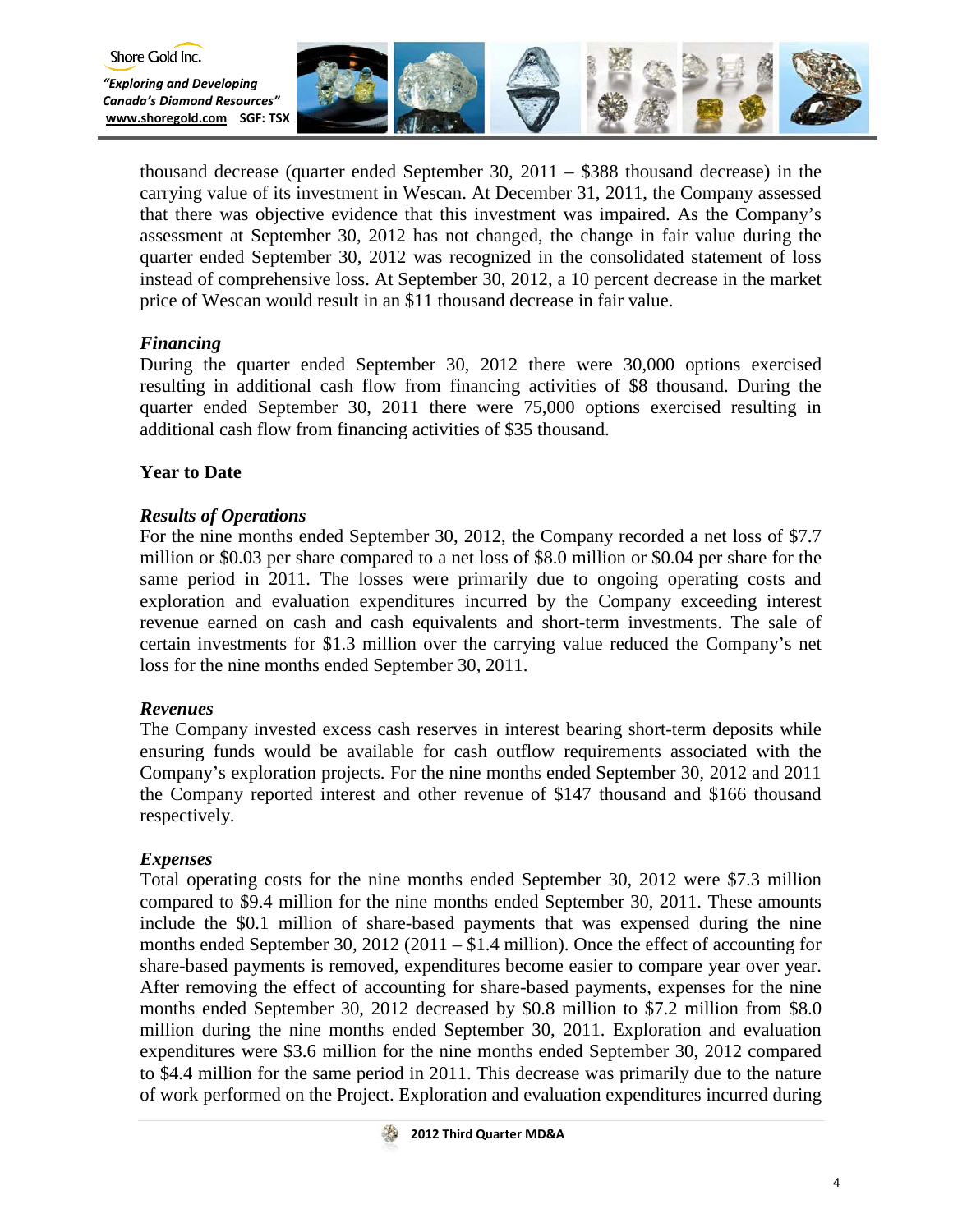

the nine months ended September 30, 2012 related to the continuation of the EIA process for the Project as well as on-going administration and maintenance of the Company's exploration and evaluation properties. Expenditures incurred during the nine months ended September 30, 2011 related to the desk-top engineering studies and data gathering and analysis required for the completion of the Technical Report documenting the Feasibility Study as well as the continuation of the EIA process. Administration, consulting and professional fees, and corporate development expenditures for the nine months ended September 30, 2012 and 2011 remained consistent at \$3.6 million.

## *Investment in Wescan Goldfields Inc.*

For the nine months ended September 30, 2012, the fair value of the Company's investment in Wescan decreased by \$473 thousand (nine months ended September 30,  $2011 - $777$  thousand decrease).

## *Change in fair value of long-term investments*

During the nine months ended September 30, 2011, the Company sold its investments ("Notes") for \$10.2 million. These Notes were received during January 2009 in exchange for the Company's Canadian third party asset-backed commercial paper ("ABCP") upon the successful implementation of the ABCP restructuring plan. For the year ended December 31, 2011, the Company recorded a \$1.3 million gain from the December 31, 2010 carrying value.

## *Financing*

During the nine months ended September 30, 2012 there were 30,000 options exercised resulting in additional cash flow from financing activities of \$8 thousand. During the nine months ended September 30, 2011 there were 105,000 options exercised resulting in additional cash flow from financing activities of \$43 thousand.

|                                             | 2012                     |         |                          | 2011  |         |       |       | 2010  |
|---------------------------------------------|--------------------------|---------|--------------------------|-------|---------|-------|-------|-------|
|                                             | Otr $3$                  | Otr $2$ | $O$ tr 1                 | Otr 4 | Otr $3$ | Otr 2 | Otr 1 | Otr 4 |
| <b>Revenues</b> <sup>(1)</sup> (\$millions) | $\overline{\phantom{a}}$ | 0.1     | $\overline{\phantom{a}}$ |       | 0.1     | 0.1   | -     | -     |
| Net loss <sup>(2)</sup> (\$millions)        | 1.7                      | 2.2     | 3.8                      | 211.9 | 2.7     | 4.0   | 1.3   | 6.3   |
| Net loss per share $(3)(\$)$                | 0.01                     | 0.01    | 0.01                     | 0.94  | 0.01    | 0.02  | 0.01  | 0.03  |
| $(4)$ (millions)<br>Shares outstanding      | 224.7                    | 224.7   | 224.7                    | 224.7 | 224.6   | 224.5 | 224.5 | 224.5 |

## **Summary of Quarterly Results**

*(1) Revenues are primarily related to interest earned on the Company's cash and short-term investments.* 

*(2) The net losses during the first three quarters of 2012, the first three quarters of 2011 and the last quarter of 2010 were primarily related to expenditures incurred by the Company exceeding interest revenue earned. Also contributing to the net loss during the first quarter of 2012 were costs associated with reductions to the Company's personnel. The net loss during the fourth quarter of 2011 was primarily related to impairments of exploration and evaluation assets of the Company. The loss during the first quarter of 2011 was lower due to positive changes in fair value of long-term investments as well as lower exploration and evaluation expenditures incurred.* 

*(3) Basic and diluted.*

*(4) Changes in the number of shares outstanding are the result of option exercises.*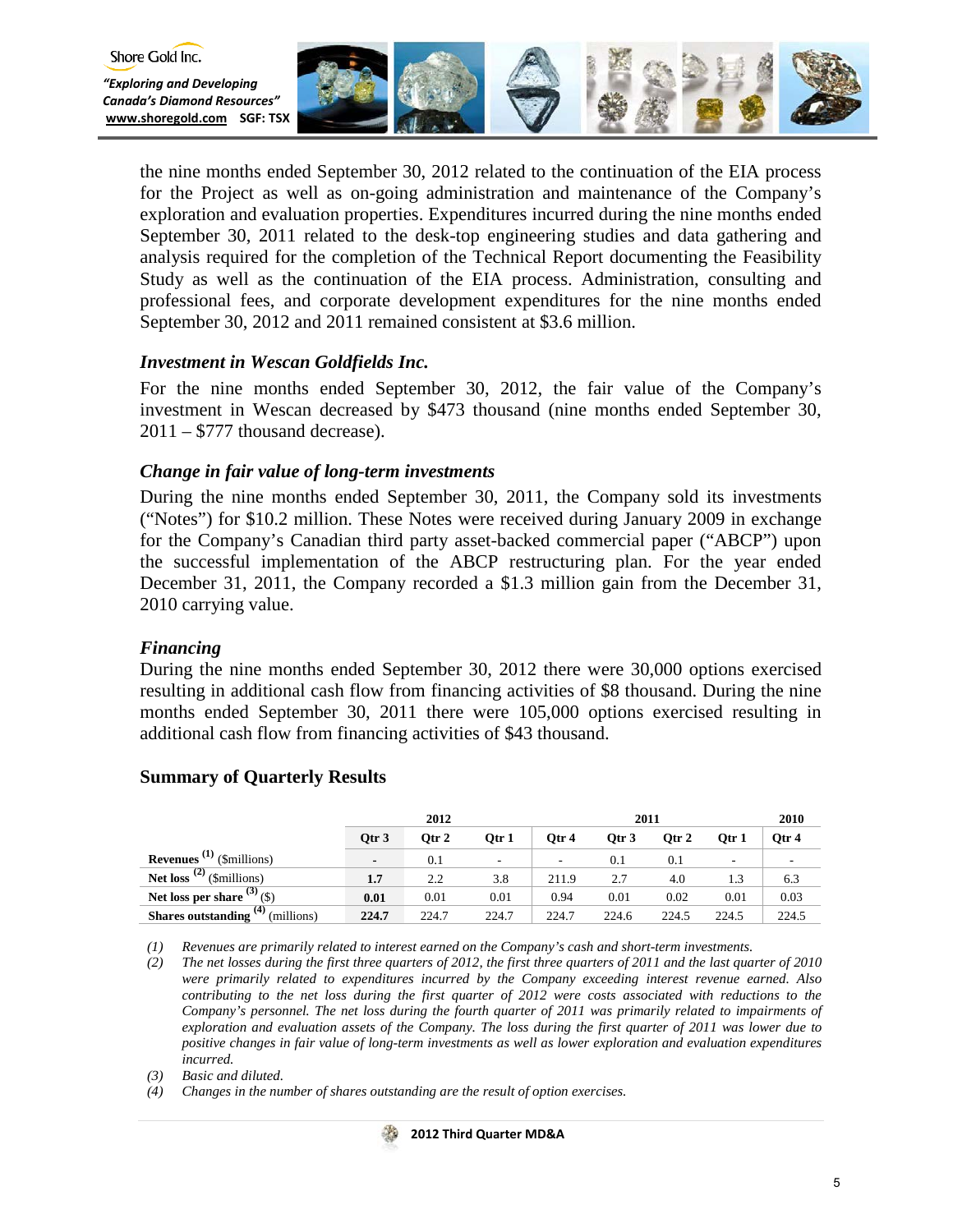

# **Related Party Transactions**

Messrs. Kenneth E. MacNeill (President and Chief Executive Officer) and George H. Read (Senior Vice President of Exploration and Development), through their respective consulting companies, hold management and consulting contracts with the Company. During the three-month period ended September 30, 2012, Messrs. MacNeill and Read's monthly contracted fees were \$36 thousand  $(2011 - $36$  thousand) and \$21 thousand (2011 – \$20 thousand), respectively. During the three-month period ended March 31, 2012, the management services agreement with Harvey J. Bay (Chief Financial Officer) was terminated by the Company. This contract termination by the Company resulted in termination benefits of \$601 thousand, of which \$300 thousand is included in accounts payable and accrued liabilities at September 30, 2012.

During the nine months ended September 30, 2012 total compensation paid or payable to these officers (through companies controlled by Messrs. MacNeill, Bay and Read) and to directors of the Company was \$1.4 million  $(2011 - $1.8$  million). Of these amounts, \$0.5 million  $(2011 - $1.1$  million) was included in administration expense and \$0.9 million (2011 – \$0.7 million) was included in consulting and professional fees expense.

The above transactions were in the normal course of operations and are measured at an amount agreed to by the related parties.

# **Liquidity**

The Company does not currently operate any producing properties and, as such, is dependent upon the issuance of new equity to finance its ongoing obligations and advance its exploration properties. Until the Company's surplus cash is required to fund exploration or development activities it is invested in a variety of highly rated instruments. The Company expects its current capital resources will be sufficient to carry out its present plans.

At September 30, 2012 the Company had \$9.9 million in cash and cash equivalents and short-term investments. The Company has also supplied \$1.8 million  $(2011 - $2.6$  million) of irrevocable standby letters of credit issued by a Canadian chartered bank. The security related to the letters of credit is included in restricted cash and excluded from the Company's working capital. These securities are for environmental rehabilitation provisions.

# **Capital Resources and Outstanding Share Data**

As at September 30, 2012 the Company had working capital of \$10.2 million compared to \$15.9 million at December 31, 2011. The Company expects its current capital resources will be sufficient to carry out its present plans while it completes the environmental permitting process and attempts to secure Project financing.

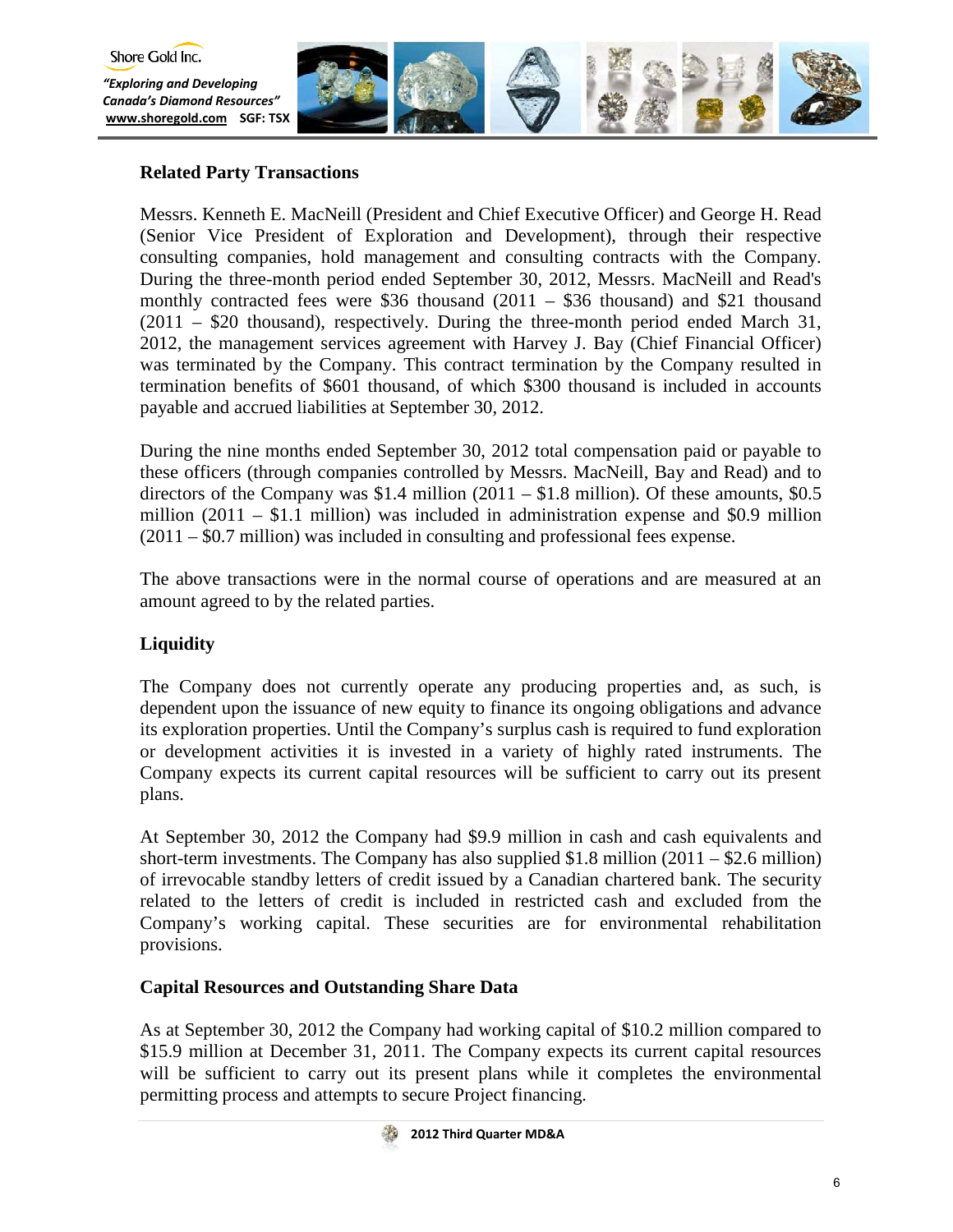

At September 30, 2012 the Company had 224,739,242 shares issued and outstanding and 8,915,000 options outstanding (weighted average exercise price of \$1.02). The number of shares outstanding has increased by 30,000 from December 31, 2011 due to option exercises while the number of options outstanding has declined by 2,645,000 from December 31, 2011. The decrease in options outstanding was due to 3,080,000 option expiries and forfeitures and 30,000 options exercised, offset by 465,000 options granted at an exercise price of \$0.28. As at November 8, 2012, the Company's issued and outstanding shares remained unchanged from September 30, 2012 while options outstanding have increased by 50,000 to 8,965,000

# **Financial Instruments**

As at September 30, 2012, the fair value of all of the Company's financial instruments approximates their carrying value. Certain financial instruments are exposed to the following financial risks:

# *Credit risk*

Credit risk is the risk of an unexpected loss by the Company if a customer or third-party to a financial instrument fails to meet its contractual obligations. The Company considers this risk to be insignificant as the majority of the Company's cash and cash equivalents, shortterm investments, and restricted cash are invested in Government of Canada treasury bills which are backed by the Government of Canada. At September 30, 2012, the Company's credit risk relates to its cash and cash equivalents, short-term investments, and restricted cash of \$11.7 million (December 31, 2011 – \$18.1 million).

# *Liquidity risk*

Liquidity risk is the risk that the Company will not be able to meet its financial obligations as they fall due. The Company's approach is to forecast future cash flows to ensure that it will have sufficient liquidity to meet its obligations when due. To ensure the Company has sufficient cash on hand, the Company prepares annual capital and operating budgets which are regularly monitored and updated as considered necessary. As at September 30, 2012, the Company had working capital of \$10.2 million, excluding restricted cash. Management believes this working capital will be sufficient to meet financial obligations as they fall due.

As at September 30, 2012, the Company had guaranteed certain liabilities by issuing \$1.8 million (December 31, 2011 – \$2.6 million) of irrevocable standby letters of credit. The Company backs the letters of credit with investments which have been recorded on the financial statements as restricted cash (note 6). The Company does not include restricted cash in its working capital when analyzing its liquidity requirements. The majority of the guarantees at September 30, 2012 relate to environmental rehabilitation provisions.

The Company is pursuing options to finance the further exploration and development of the Star – Orion South project as it currently does not have sufficient funds to put any of

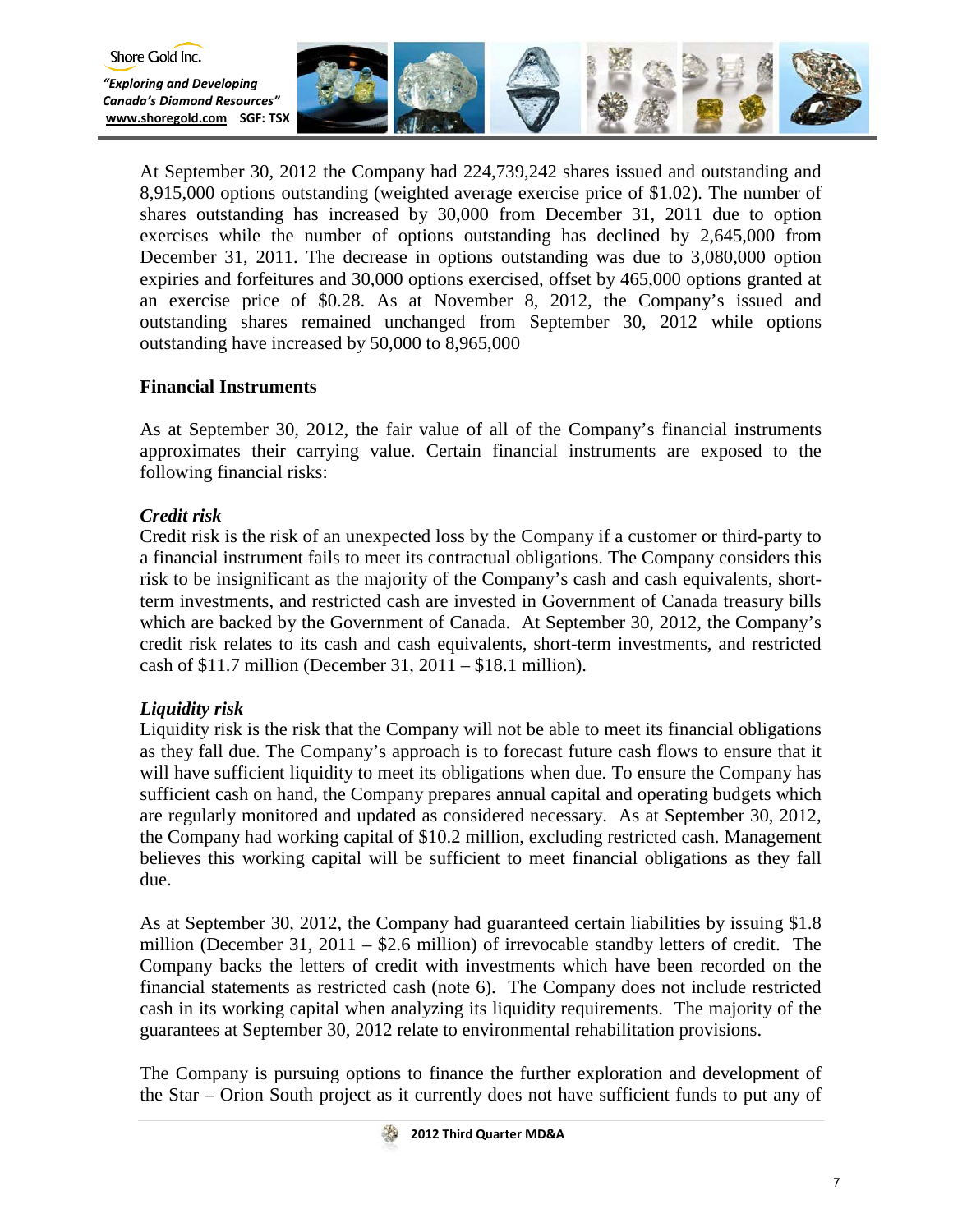

its property interests into production from its own financial resources. Financing options include joint venture arrangements, debt financing, equity financing or other means. The Company believes it has sufficient liquidity to continue operations until financing is arranged. However, there is no assurance that Shore will be successful in obtaining required financing as and when needed. Failure to obtain additional financing on a timely basis may cause the Company to postpone development plans, forfeit rights in its properties or joint operations or reduce or terminate its operations.

# *Market risk*

Shore Gold Inc.

Market risk is the risk that the fair value of a financial instrument will fluctuate because of changes in market prices. Market risks are comprised of four types: foreign currency risk, interest rate risk, commodity price risk and equity price risk. As at September 30, 2012, the Company does not have significant exposure to any of these market risks.

## **Critical Accounting Estimates**

The financial statements for the period ended September 30, 2012 have been prepared in accordance with IAS 34 using accounting policies consistent with IFRS issued by the IASB and interpretations of IFRIC. The Company's accounting policies are described in note 3 to the financial statements for the period ended September 30, 2012. Certain of these policies involve critical accounting estimates as they require management to make particularly subjective or complex judgments about matters that are inherently uncertain and because of the likelihood that materially different amounts could be reported under different conditions or using different assumptions. The uncertainties related to these areas could significantly impact the Company's results of operations, financial condition and cash flows.

In preparing the financial statements for the period ended September 30, 2012, significant judgments have been made by management in applying the Company's accounting policies. In particular, the significant areas of estimation uncertainty considered by management in preparing the financial statements for the period ended September 30, 2012 are: reserve and resource estimation, asset valuations and assessments for impairment, environmental rehabilitation provisions, recovery of deferred tax assets and share-based payment transactions. These assumptions are discussed in more detail in note 4 of the Company's audited consolidated financial statements for the year ended December 31, 2011.

A critical accounting estimate in determining the Company's financial results relates to the recoverability of the carried amounts of exploration and evaluation assets. Management assesses carrying values of these assets each time it issues financial statements.

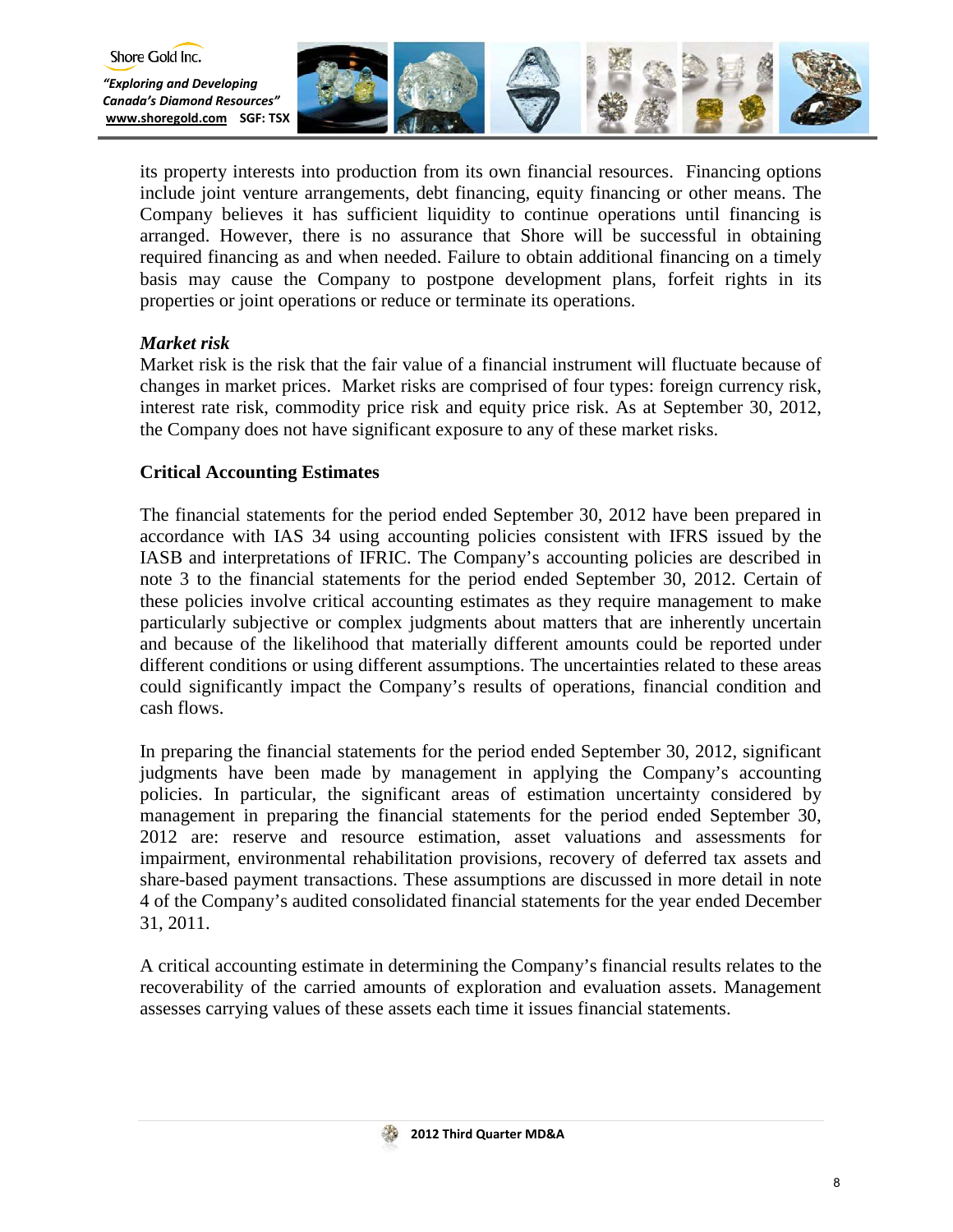

*"Exploring and Developing Canada's Diamond Resources"* **[www.shoregold.com](http://www.shoregold.comm/) SGF: TSX** 



# **Accounting Changes**

# *Future Accounting Changes*

At the date of authorization of financial statements for the period ended September 30, 2012, the IASB and the International Financial Reporting Interpretations Committee ("IFRIC") have issued certain new and revised Standards and Interpretations which are not yet effective for the relevant reporting periods. The Company is yet to assess the full impact of the following and intends to adopt the standard no later than the accounting period beginning on January 1, 2013: IFRS 10 *Consolidated Financial Statements*, IFRS 11 *Joint Arrangements*, IFRS 12 *Disclosure of Interests in Other Entities*, IFRS 13 *Fair Value Measurement*, IFRIC 20 *Stripping Costs in the Production Phase of a Surface Mine*. The Company is yet to assess the full impact of the following and intends to adopt the standard no later than the accounting period beginning on January 1, 2015: IFRS 9 *Financial Instruments*.

There are no other IFRSs or IFRIC interpretations that are not yet effective that would be expected to have a material impact on the Company.

# **Disclosure Controls and Procedures**

The Company has disclosure controls and procedures in place to provide reasonable assurance that any information required to be disclosed by the Company under securities legislation is recorded, processed, summarized and reported within the applicable time periods, and to ensure that required information is gathered and communicated to the Company's management so that decisions can be made about timely disclosure of that information. In accordance with the requirements of *National Instrument 52-109 Certification of Disclosure in Issuer's Annual and Interim Filings*, the Company's management, under the supervision and with the participation of the Company's Chief Executive Officer and Chief Financial Officer, are responsible for establishing and maintaining disclosure controls and procedures and have caused these to be designed to provide reasonable assurance that material information is made known to management, particularly during the period in which these filings are being prepared; and information required to be disclosed is recorded, processed, summarized and reported within the time periods specified in securities legislation.

There have been no significant changes in the Company's disclosure controls during the quarter ended September 30, 2012.

# **Internal Controls over Financial Reporting Procedures**

The Company's management is responsible for establishing and maintaining adequate internal controls over financial reporting. Any system of internal controls over financial reporting, no matter how well designed, has inherent limitations. Therefore, even those systems determined to be effective can provide only reasonable assurance with respect to

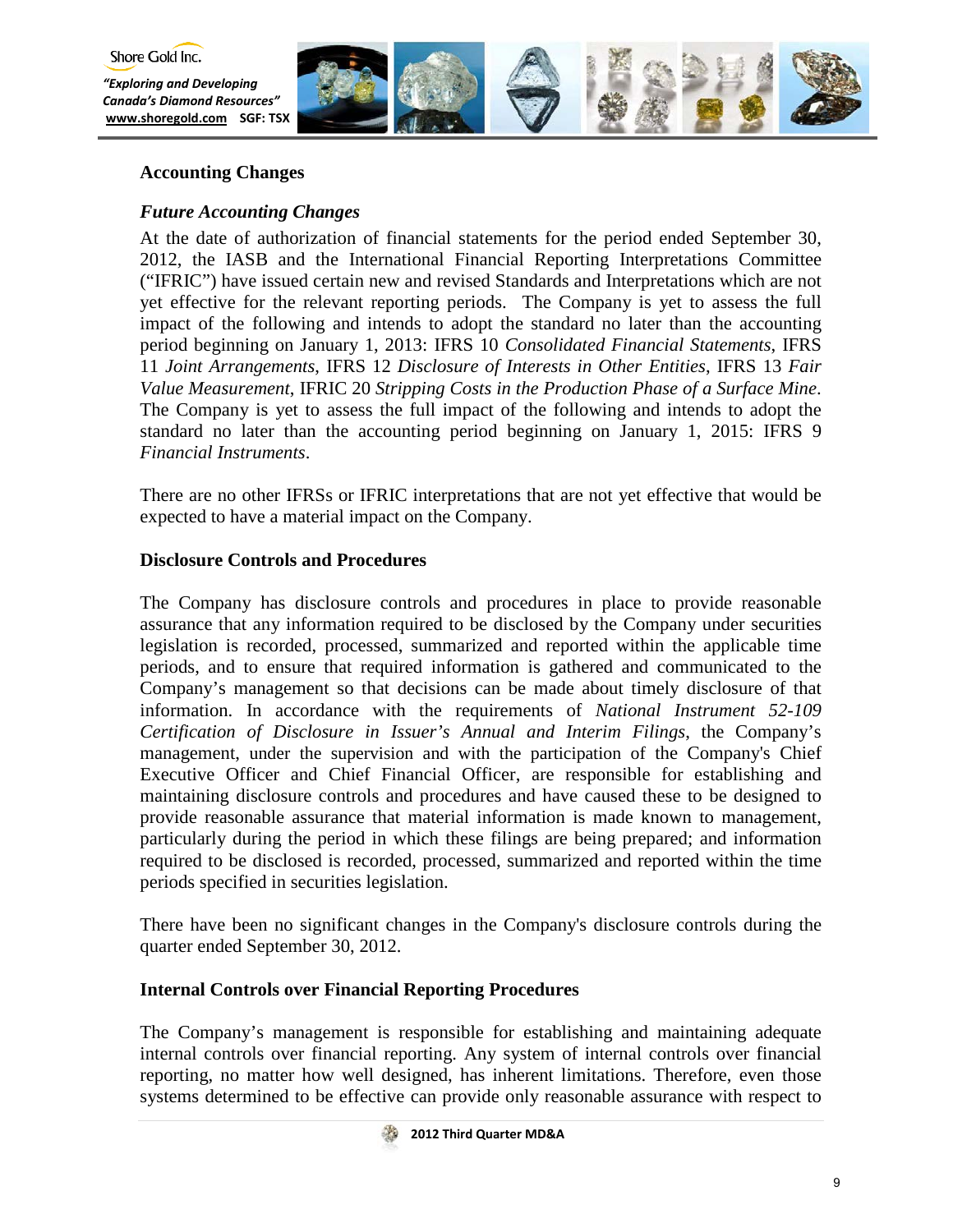

financial statement preparation and presentation. In accordance with the requirements of *National Instrument 52-109 Certification of Disclosure in Issuer's Annual and Interim Filings*, the Company's management, under the supervision and with the participation of the Chief Executive Officer and the Chief Financial Officer, have designed the Company's internal controls over financial reporting as of the end of the period covered by these filings so that the internal controls over financial reporting provide reasonable assurance regarding the reliability of financial reporting and the preparation of financial statements for external purposes in accordance with IFRS issued by the IASB and interpretations of the IFRIC.

There have been no significant changes to internal controls over financial reporting during the quarter ended September 30, 2012 that could have materially affected or are reasonably likely to materially affect the Company's internal controls over financial reporting.

# **Outlook**

The Company is proceeding with the completion of the environmental permitting process and continuing to seek opportunities for development capital through participation in the Project by a third party or a syndicate of investors. Measures taken earlier in the year will enable the Company to conserve its cash position and provide an extended operating window in which Shore can complete the environmental permitting process and continue to seek opportunities for development capital.

Diamond prices used in the Feasibility Study were based on valuations by the Company's diamond consultants, WWW International Diamond Consultants Ltd. using their February 2011 price book. The details of the February 2011 valuation of the Star and Orion South diamond parcels were published in Shore's News Release dated March 2, 2011. The results of the Feasibility Study show that the economic model is particularly sensitive to diamond prices and the Project's NPV increases rapidly with rising diamond prices, as shown in Table 4 of the Shore July 14, 2011 News Release (See SGF News Release dated July 14, 2011). Diamond prices increased rapidly in 2011, reaching a peak in early August, when the price of rough softened as a result of world financial uncertainties, particularly in Europe. Rough prices rose during the first quarter of 2012 but the world financial situation once again caused the price of rough to decrease during the second and third quarters. Rough prices have, however, increased since the end of the third quarter. Current rough prices are slightly below the price used in the Feasibility Study.

As of November 8, 2012, the Company had approximately \$9.5 million in cash and cash equivalents and short-term investments (excluding \$1.8 million in restricted cash). A portion of the Company's cash and cash equivalents and short-term investments will be used to advance certain aspects of the project, including the EIA and related permitting. The Company continues to evaluate opportunities for development capital and is optimistic these will allow construction to commence in the future.

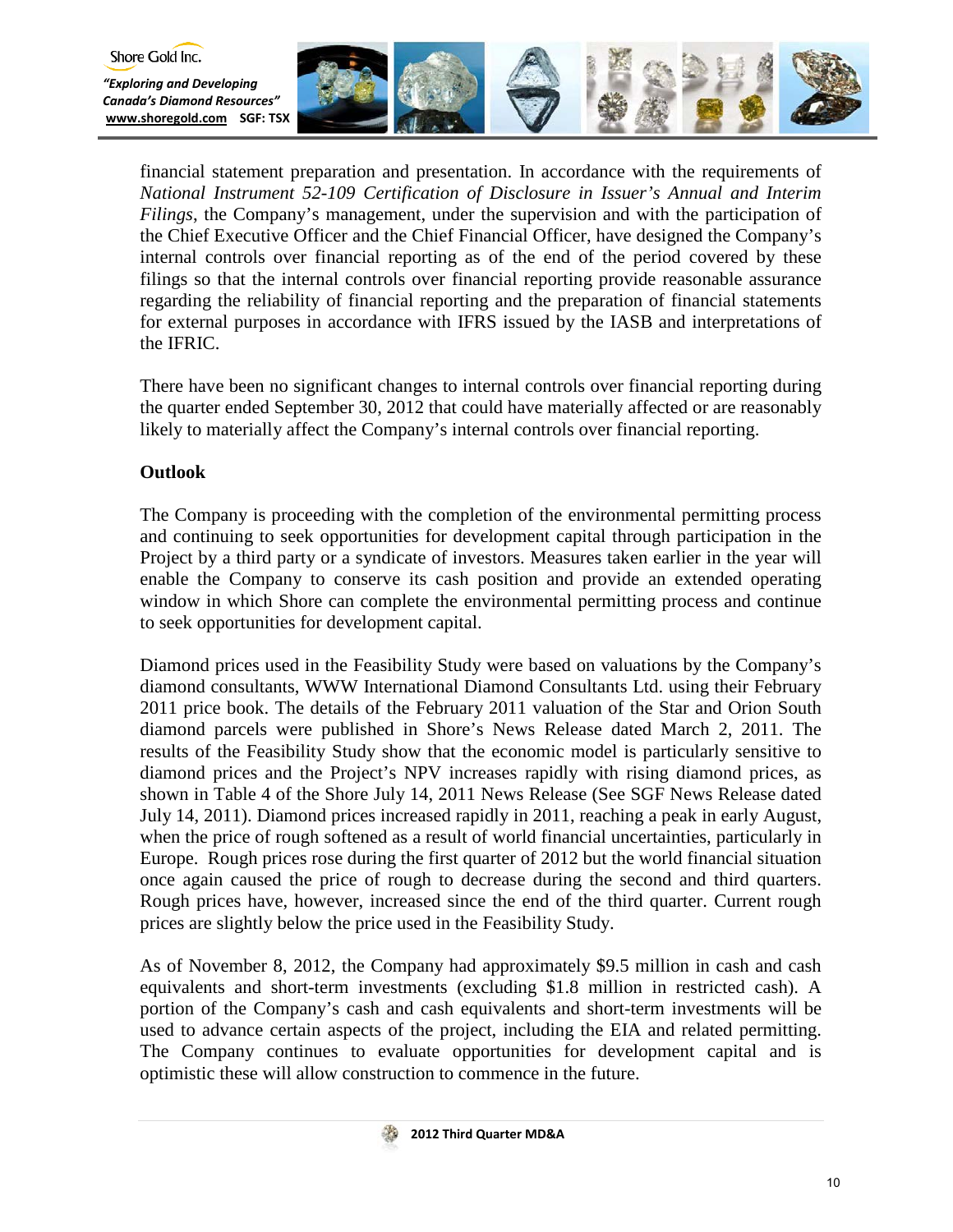

# **Risks and Uncertainties**

The Company attempts to mitigate risks by identifying, assessing, reporting and managing risks of significance. The following are risks relating to the business of the Company. This information is a summary only of risks currently facing the Company based on its stage of development. Additional risks and uncertainties not presently known may also impact the Company's operations. Management's view on risks facing the Company will evolve as the Company's stage of development progresses.

# *Risks Associated With a Non-Producing Company*

The principal risks faced by the Company involve: Shore's ability to obtain financing to further the exploration and development of exploration and evaluation properties in which Shore holds interests; maintaining title to its property claims; obtaining the required permits from various federal, provincial and local governmental authorities; and the ultimate economic feasibility of any future development projects.

The further development and exploration of exploration and evaluation properties in which Shore holds interests or which Shore acquires may depend upon Shore's ability to obtain financing through joint ventures, debt financing, equity financing or other means. The Company currently does not have sufficient funds to put any of its property interests into production from its own financial resources. There is no assurance that Shore will be successful in obtaining required financing as and when needed. Failure to obtain additional financing on a timely basis may cause the Company to postpone development plans, forfeit rights in its properties or joint operations or reduce or terminate its operations. Reduced liquidity or difficulty in obtaining future financing could have an adverse impact on Shore's future cash flows, results of operations and financial condition. The relative prices of diamonds and future expectations for such prices have a significant impact on the market sentiment for investment in diamond mining and exploration companies. To ensure that exploration procedures are being performed effectively and those results are interpreted and reported in a proper manner, management ensures that qualified individuals, service providers and external consultants are utilized in the verification and quality assurance of analytical results.

Title disputes could have adverse consequences to the Company. Managing these issues is an integral part of exploration, development and mining in Canada and Shore is committed to managing these issues effectively. The Company has diligently investigated title to its claims. However, no assurance can be given that title to these properties will not be challenged or impugned in the future by third parties or governments. Management maintains a database to monitor the status of the Company's claims to ensure all claims are in good standing.

The current or future operations of the Company, including development activities and commencement of production on its properties, require permits from various federal, provincial and local governmental authorities. Failure to comply with applicable laws,

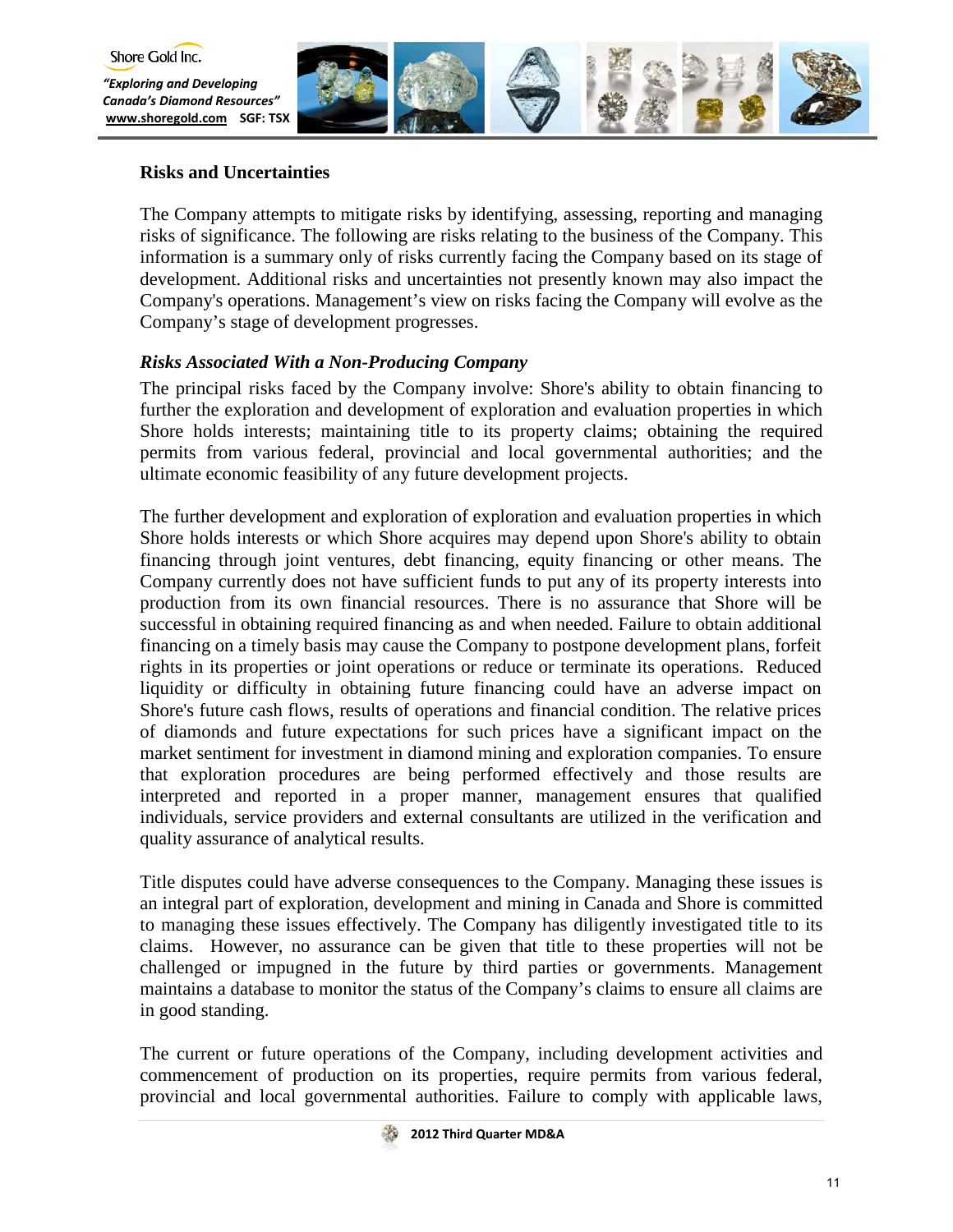

regulations, and permitting requirements may result in permits not being granted or enforcement actions thereunder, including orders issued by regulatory or judicial authorities causing operations to cease or be curtailed and may include corrective measures requiring capital expenditures, installation of additional equipment, or remedial actions. To the best of the Company's knowledge, it is operating in compliance with all applicable rules and regulations. In addition, the permits that will be required for the construction and operation of the proposed Project will be applied for following provincial and/or federal Ministerial approval upon conclusion of the EIA. While the majority of permits will be required from provincial authorities, permits required from the federal government include authorization from the Department of Fisheries and Oceans to allow anticipated changes to fish and fish habitat, permits from Natural Resources Canada for the explosives storage site and authorizations from Environment Canada and Transport Canada. The Company utilizes qualified individuals, service providers and external consultants and maintains constant communications with governmental authorities to ensure that the Company is or, in the case of the EIA, will be in compliance with all applicable rules and regulations.

All of Shore's property interests are currently in the feasibility or exploration stage. The exploration, development and production of precious metals and gems are capitalintensive, subject to the normal risks and capital expenditure requirements associated with mining operations. While the rewards can be substantial if commercial quantities of minerals or gems are found, there can be no assurance that Shore's past or future exploration efforts will be successful, that any production therefrom will be obtained or continued, or that any such production which is attempted will be profitable.

As at November 8, 2012, the Company has determined that the Project has established reserves. Current forecasts are based on engineering data, projected future rates of production and the timing of future expenditures, all of which are subject to numerous uncertainties and various interpretations. Reserve estimates may be revised based on the results of future drilling, testing or production levels and changes in mine design. In addition, factors including but not limited to market fluctuations in the price of diamonds, changes in foreign exchange rates or estimated recoverable grade from the Project may render the mining of ore reserves uneconomical.

# **Technical Information**

Shore Gold Inc.

All technical information in this report has been prepared under the supervision of George Read, Senior Vice President of Exploration and Development, Professional Geoscientist in the Provinces of Saskatchewan and British Columbia, who is the Company's "Qualified Person" under the definition of NI 43-101.

## **Caution regarding Forward-looking Statements**

This MD&A contains forward-looking statements within the meaning of certain securities laws, including the "safe harbour" provisions of Canadian Securities legislation and the United States Private Securities Litigation Reform Act of 1995. The words "may," "could," "should," "would," "suspect," "outlook,"

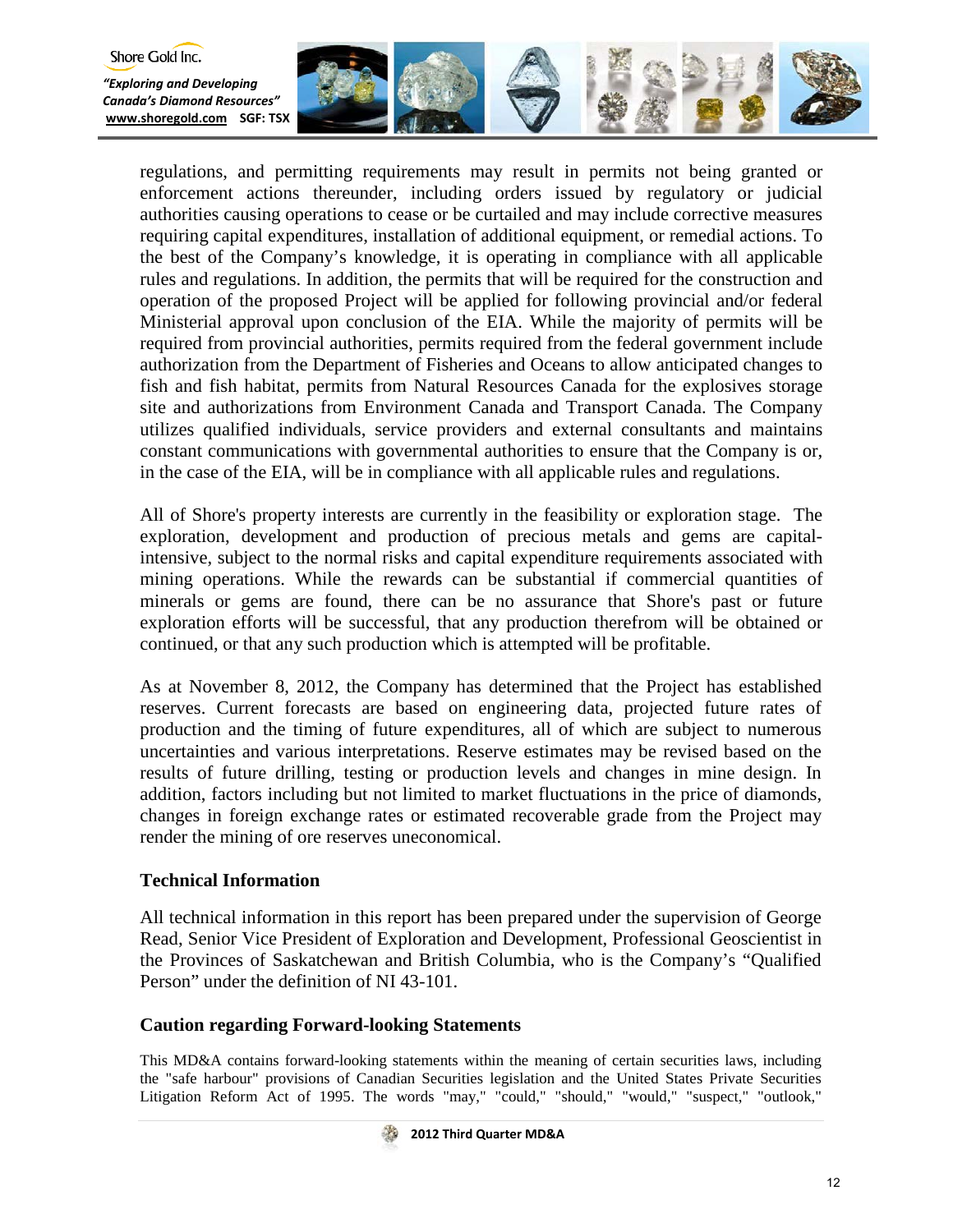

"believe," "plan," "anticipate," "estimate," "expect," "intend," and words and expressions of similar import are intended to identify forward-looking statements, and, in particular, statements regarding Shore's future operations, future exploration and development activities or other development plans contain forwardlooking statements. Forward-looking statements in this MD&A include, but are not limited to, statements related to the Feasibility Study; statements and assumptions made regarding buoyancy in world diamond markets and changes in diamond supply and demand; statements related to the approval of the development of the Star - Orion South Diamond Project; statements relating to future development of the Star - Orion South Diamond Project and associated timelines; availability of project financing; and the use of funds to fund the continuation of the EIA process.

These forward-looking statements are based on Shore's current beliefs as well as assumptions made by and information currently available to it and involve inherent risks and uncertainties, both general and specific. Risks exist that forward-looking statements will not be achieved due to a number of factors including, but not limited to, developments in world diamond markets, changes in diamond valuations, risks relating to fluctuations in the Canadian dollar and other currencies relative to the US dollar, changes in exploration, development or mining plans due to exploration results and changing budget priorities of Shore or its joint venture partners, the effects of competition in the markets in which Shore operates, the impact of changes in the laws and regulations regulating mining exploration and development, judicial or regulatory judgments and legal proceedings, operational and infrastructure risks and the additional risks described in Shore's most recently filed Annual Information Form, annual and interim MD&A, news releases and technical reports. Shore's anticipation of and success in managing the foregoing risks could cause actual results to differ materially from what is anticipated in such forward-looking statements.

Although management considers the assumptions contained in forward-looking statements to be reasonable based on information currently available to it, those assumptions may prove to be incorrect. When making decisions with respect to Shore, investors and others should not place undue reliance on these statements and should carefully consider the foregoing factors and other uncertainties and potential events. Unless required by applicable securities law, Shore does not undertake to update any forward-looking statement that may be made.

## **Additional Information**

Additional information related to the Company, including the latest available Annual Information Form, is available on SEDAR at www.sedar.com.

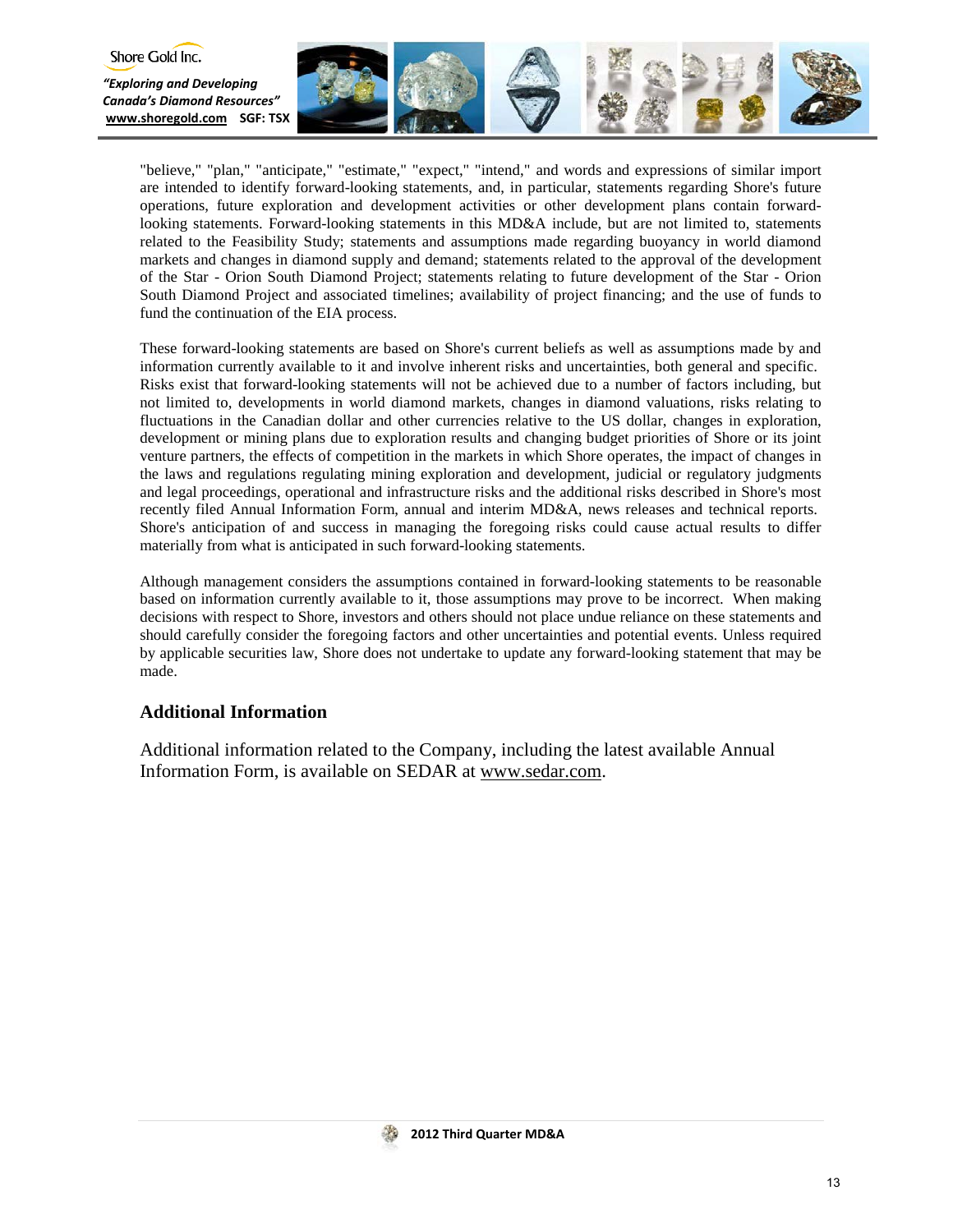## **SHORE GOLD INC. Unaudited Condensed Interim Consolidated Financial Statements**

## **For the Three and Nine Months Ended September 30, 2012**

## Notice to Reader

Management has compiled the unaudited condensed interim consolidated financial statements of Shore Gold Inc. for the three and nine months ended September 30, 2012. The Corporation's external auditors have not reviewed these condensed interim consolidated financial statements.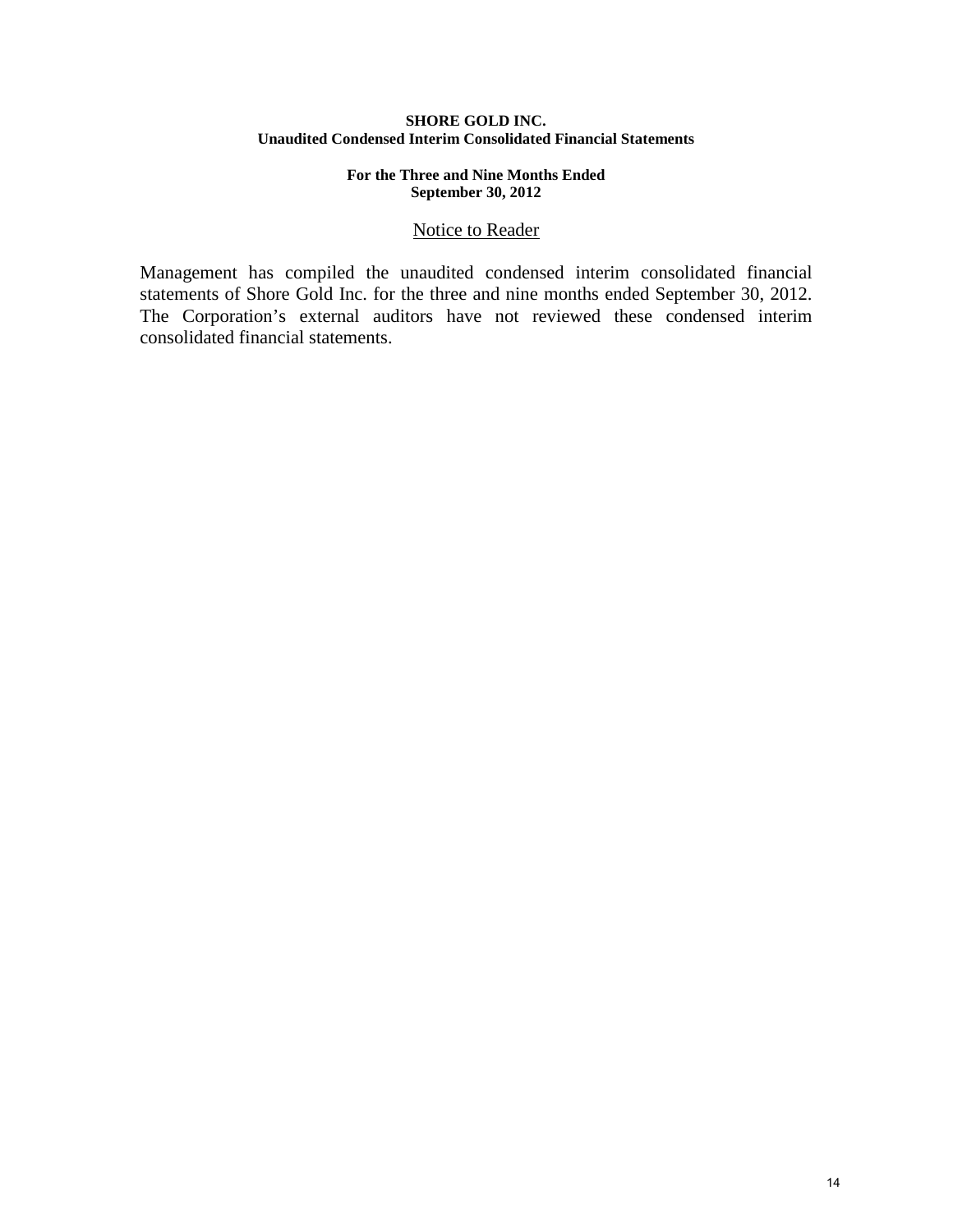## **Shore Gold Inc.**

## **Condensed Consolidated Statements of Financial Position**

(unaudited)

|                                                           | September 30, | December 31, |            |  |
|-----------------------------------------------------------|---------------|--------------|------------|--|
| (Cdn\$ in thousands)                                      | 2012          | 2011         |            |  |
| <b>Assets</b>                                             |               |              |            |  |
| Current assets:                                           |               |              |            |  |
| Cash and cash equivalents                                 | \$<br>744     | \$           | 7,209      |  |
| Short-term investments                                    | 9,175         |              | 8,256      |  |
| Receivables (note 5)                                      | 779           |              | 156        |  |
| Prepaids                                                  | 133           |              | 967        |  |
|                                                           | 10,831        |              | 16,588     |  |
| Restricted cash (note 6)                                  | 1,807         |              | 2,607      |  |
| Investment in Wescan Goldfields Inc. (note 7)             | 110           |              | 583        |  |
| Property and equipment                                    | 2,149         |              | 2,703      |  |
|                                                           | \$<br>14,897  | \$           | 22,481     |  |
| <b>Liabilities and Shareholders' Equity</b>               |               |              |            |  |
| Current liabilities:                                      |               |              |            |  |
| Accounts payable and accrued liabilities                  | \$<br>565     | \$           | 617        |  |
| Current portion of environmental rehabilitation provision | 54            |              | 66         |  |
|                                                           | 619           |              | 683        |  |
| Environmental rehabilitation provision                    | 1,386         |              | 1,371      |  |
| Shareholders' equity:                                     |               |              |            |  |
| Share capital                                             | 797,824       |              | 797,811    |  |
| Contributed surplus                                       | 29,758        |              | 29,650     |  |
| Accumulated deficit                                       | (814, 690)    |              | (807, 034) |  |
|                                                           | 12,892        |              | 20,427     |  |
|                                                           | \$<br>14,897  | \$           | 22,481     |  |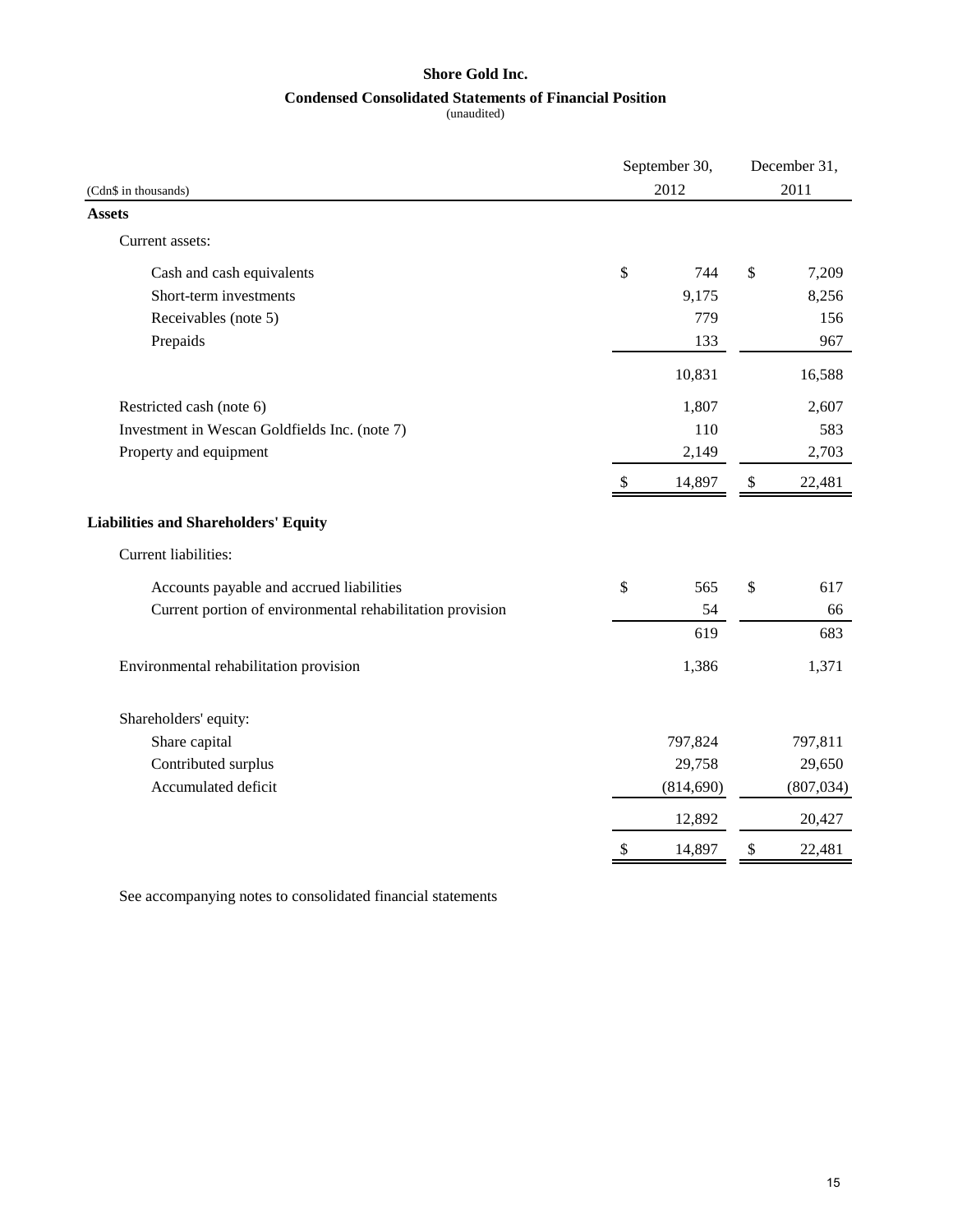## **Shore Gold Inc.**

# **Condensed Consolidated Statements of Loss and Comprehensive Loss**

(unaudited)

|                                                       | Three Months Ended        |               |    |         | Nine Months Ended         |               |    |          |
|-------------------------------------------------------|---------------------------|---------------|----|---------|---------------------------|---------------|----|----------|
|                                                       |                           | September 30, |    |         |                           | September 30, |    |          |
| (Cdn\$ in thousands, except for share data)           |                           | 2012          |    | 2011    |                           | 2012          |    | 2011     |
| <b>Revenue</b>                                        |                           |               |    |         |                           |               |    |          |
| Interest and other income                             | $\boldsymbol{\mathsf{S}}$ | 29            | \$ | 64      | $\boldsymbol{\mathbb{S}}$ | 147           | \$ | 166      |
| <b>Expenses</b>                                       |                           |               |    |         |                           |               |    |          |
| Administration                                        |                           | 595           |    | 808     |                           | 2,286         |    | 3,547    |
| Consulting and professional fees                      |                           | 119           |    | 198     |                           | 1,067         |    | 822      |
| Corporate development                                 |                           | 55            |    | 80      |                           | 282           |    | 315      |
| Exploration and evaluation (note 8)                   |                           | 845           |    | 1,666   |                           | 3,695         |    | 4,731    |
|                                                       |                           | 1,614         |    | 2,752   |                           | 7,330         |    | 9,415    |
| Loss before the under noted items                     |                           | (1,585)       |    | (2,688) |                           | (7, 183)      |    | (9,249)  |
| Investment in Wescan Goldfields Inc. (note 7)         |                           | (84)          |    |         |                           | (473)         |    |          |
| Change in fair value of investments (note 11)         |                           |               |    |         |                           |               |    | 1,293    |
| <b>Net loss</b>                                       |                           | (1,669)       |    | (2,688) |                           | (7,656)       |    | (7,956)  |
| Other comprehensive loss in the period                |                           |               |    |         |                           |               |    |          |
| Available-for-sale financial instruments (note 7)     |                           |               |    | (388)   |                           |               |    | (777)    |
| Total other comprehensive loss for the period         |                           |               |    | (388)   |                           |               |    | (777)    |
| Total comprehensive loss for the period               | \$                        | (1,669)       | \$ | (3,076) | \$                        | (7,656)       | \$ | (8, 733) |
| Net loss per share                                    |                           |               |    |         |                           |               |    |          |
| Basic and diluted                                     | \$                        | (0.01)        | \$ | (0.01)  | \$                        | (0.03)        | \$ | (0.04)   |
| <b>Comprehensive loss per share</b>                   |                           |               |    |         |                           |               |    |          |
| Basic and diluted                                     | \$                        | (0.01)        | \$ | (0.01)  | \$                        | (0.03)        | \$ | (0.04)   |
| Weighted average number of shares outstanding (000's) |                           | 224,713       |    | 224,532 |                           | 224,710       |    | 224,484  |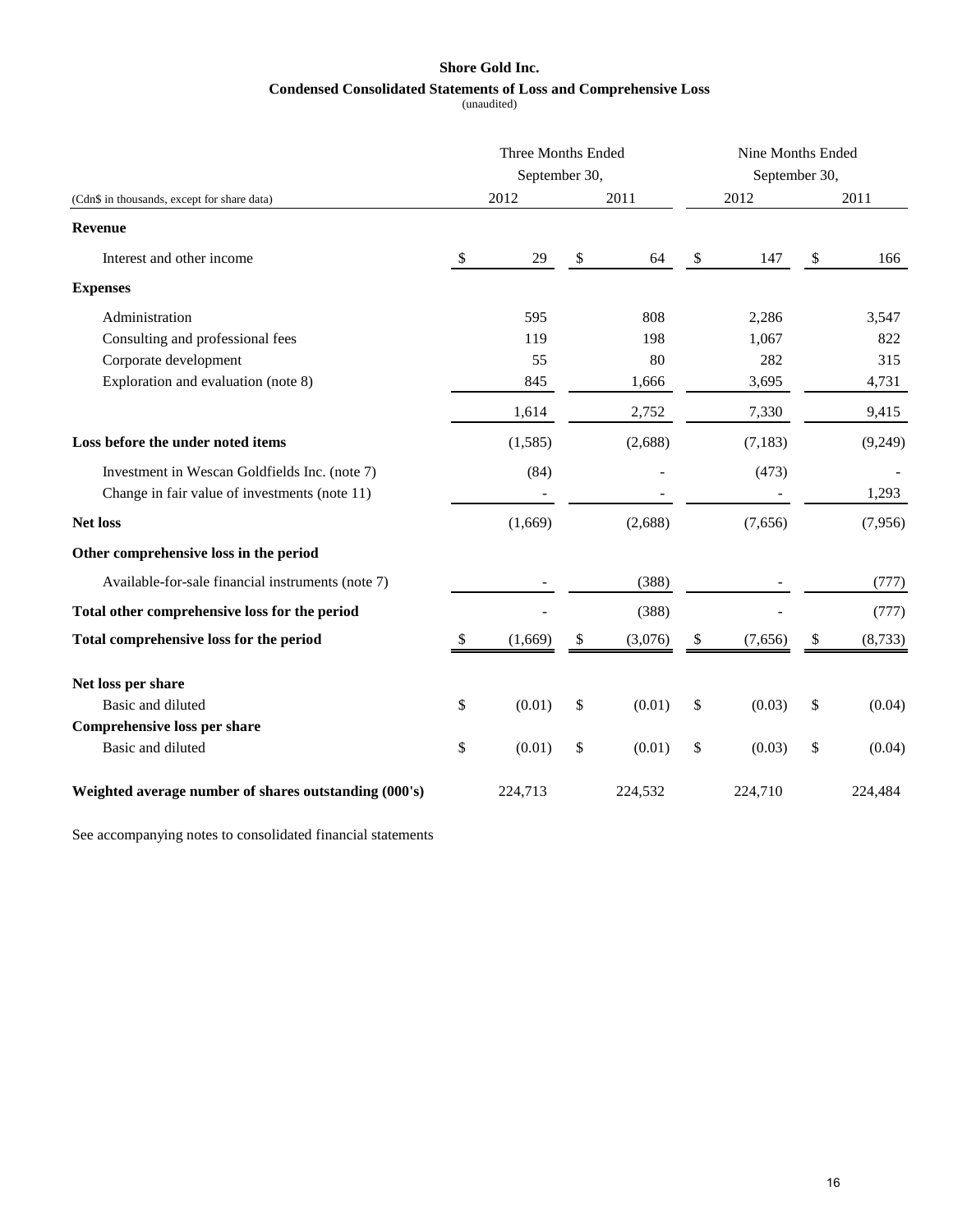## **Shore Gold Inc.**

## **Condensed Consolidated Statements of Cash Flows**

(unaudited)

|                                                                  | Nine Months Ended<br>September 30, |          |    |           |  |
|------------------------------------------------------------------|------------------------------------|----------|----|-----------|--|
|                                                                  |                                    |          |    |           |  |
| (Cdn\$ in thousands)                                             |                                    | 2012     |    | 2011      |  |
| Cash provided by (used in):                                      |                                    |          |    |           |  |
| <b>Operations:</b>                                               |                                    |          |    |           |  |
| Net loss                                                         | \$                                 | (7,656)  | \$ | (7,956)   |  |
| Non-cash items:                                                  |                                    |          |    |           |  |
| Amortization                                                     |                                    | 586      |    | 717       |  |
| Investment in Wescan Goldfields Inc.                             |                                    | 473      |    |           |  |
| Change in fair value of investments                              |                                    |          |    | (1,293)   |  |
| Fair value of share-based payments expensed                      |                                    | 113      |    | 1,422     |  |
| Unwinding of discount for environmental rehabilitation provision |                                    | 15       |    | 22        |  |
| Change in environmental rehabilitation provision                 |                                    | (12)     |    | (55)      |  |
| Net change in non-cash operating working capital items:          |                                    |          |    |           |  |
| Receivables                                                      |                                    | (623)    |    | 107       |  |
| Prepaids                                                         |                                    | 834      |    | (1,066)   |  |
| Accounts payable and accrued liabilities                         |                                    | (52)     |    | (3,037)   |  |
|                                                                  |                                    | (6,322)  |    | (11, 139) |  |
| <b>Investing:</b>                                                |                                    |          |    |           |  |
| Property and equipment                                           |                                    | (32)     |    | (49)      |  |
| Short-term investments                                           |                                    | (919)    |    | (85)      |  |
| Restricted cash                                                  |                                    | 800      |    | (300)     |  |
| Investments                                                      |                                    |          |    | 10,215    |  |
|                                                                  |                                    | (151)    |    | 9,781     |  |
| <b>Financing:</b>                                                |                                    |          |    |           |  |
| Issue of common shares (net of issue costs)                      |                                    | 8        |    | 43        |  |
|                                                                  |                                    | 8        |    | 43        |  |
| Decrease in cash and cash equivalents                            |                                    | (6, 465) |    | (1,315)   |  |
| Cash and cash equivalents, beginning of period                   |                                    | 7,209    |    | 2,780     |  |
| Cash and cash equivalents, end of period                         | \$                                 | 744      | \$ | 1,465     |  |
| Cash and cash equivalents consists of:                           |                                    |          |    |           |  |
| Cash                                                             | \$                                 | 255      | \$ | 429       |  |
| Treasury bills                                                   |                                    | 489      |    | 1,036     |  |
|                                                                  | \$                                 | 744      | \$ | 1,465     |  |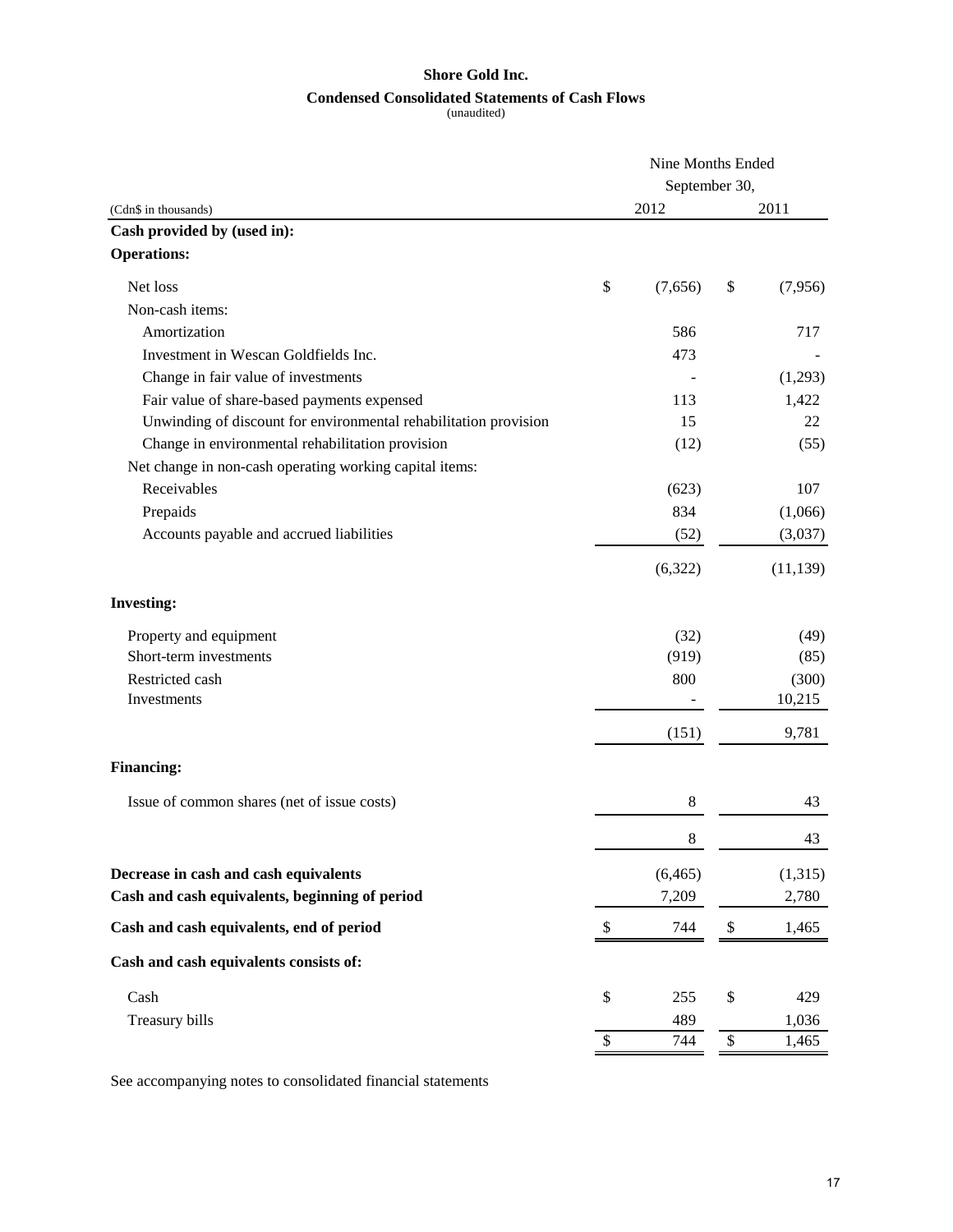# **Shore Gold Inc. Condensed Consolidated Statements of Changes in Equity**

(unaudited)

|                                                                                                              |               | Nine Months Ended<br>September 30,  |          |                                    |          |                                       |
|--------------------------------------------------------------------------------------------------------------|---------------|-------------------------------------|----------|------------------------------------|----------|---------------------------------------|
| (Cdn\$ in thousands)                                                                                         |               | 2012                                |          | 2011                               |          | 2011                                  |
| Share capital                                                                                                |               |                                     |          |                                    |          |                                       |
| Balance, beginning of period                                                                                 | \$            | 797,811                             | \$       | 797,672                            | \$       | 797,672                               |
| Shares issued<br>Balance, end of period                                                                      | \$            | 13<br>797,824                       | \$       | 72<br>797,744                      | \$       | 139<br>797,811                        |
| <b>Contributed surplus</b>                                                                                   |               |                                     |          |                                    |          |                                       |
| Balance, beginning of period<br>Share-based payments (note 9)<br>Options exercised<br>Balance, end of period | \$<br>\$      | 29,650<br>113<br>(5)<br>29,758      | \$<br>\$ | 28,229<br>1,422<br>(29)<br>29,622  | \$<br>\$ | 28,229<br>1,476<br>(55)<br>29,650     |
| <b>Accumulated deficit</b>                                                                                   |               |                                     |          |                                    |          |                                       |
| Balance, beginning of period<br>Loss for the period<br>Balance, end of period                                | <sup>\$</sup> | (807, 034)<br>(7,656)<br>(814, 690) | \$       | (587, 132)<br>(7,956)<br>(595,088) | \$       | (587, 132)<br>(219,902)<br>(807, 034) |
| <b>Accumulated other comprehensive loss</b>                                                                  |               |                                     |          |                                    |          |                                       |
| Balance, beginning of period<br>Other comprehensive loss for the period<br>Balance, end of period            | \$<br>\$      |                                     | \$<br>\$ | 167<br>(777)<br>(610)              | \$<br>\$ | 167<br>(167)                          |
| <b>Total equity</b>                                                                                          | \$            | 12,892                              | \$       | 231,668                            | \$       | 20,427                                |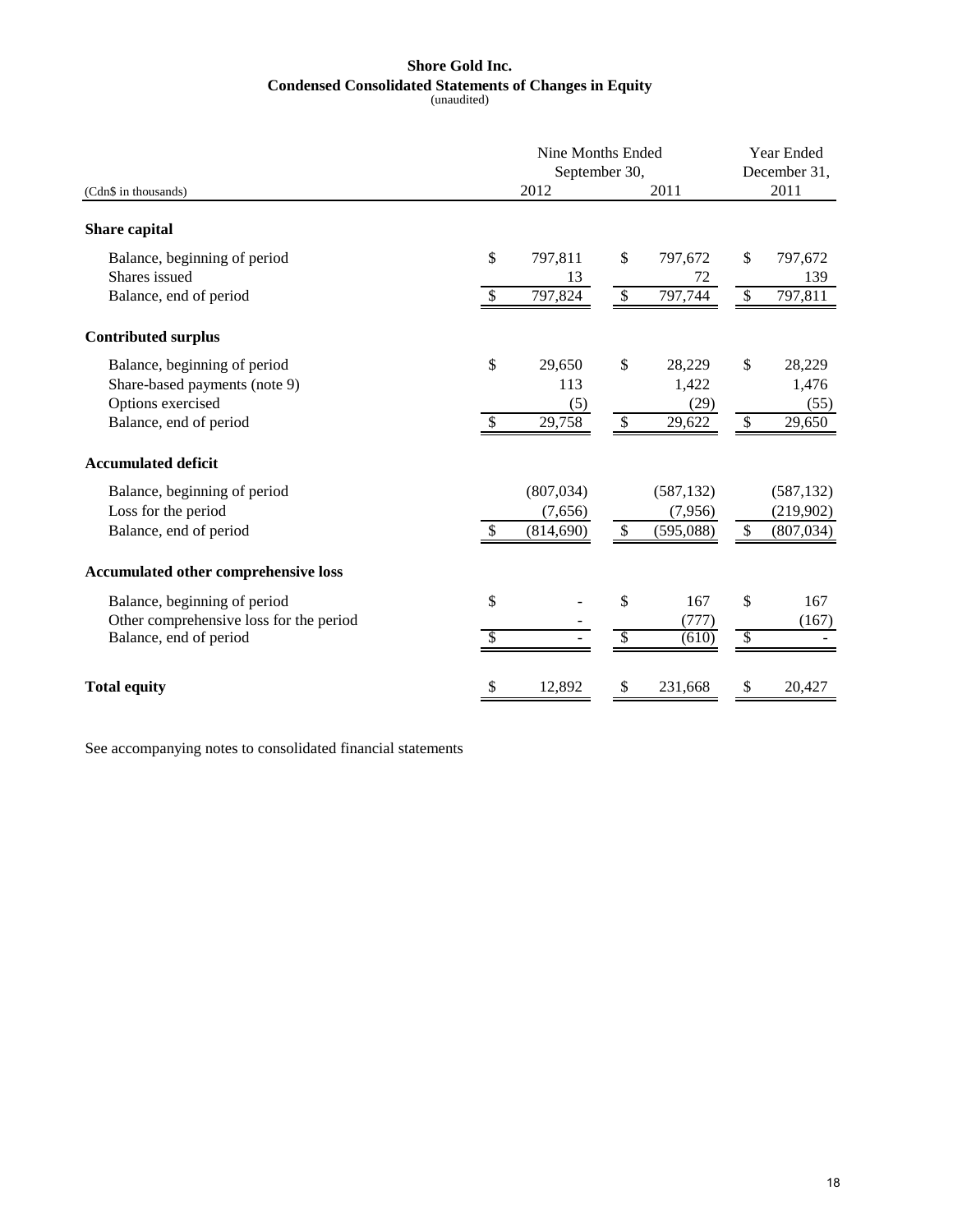# **SHORE GOLD INC.**

Notes to the Condensed Interim Consolidated Financial Statements (for the three and nine months ended September 30, 2012) (In thousands of Canadian dollars except as otherwise noted)

#### **1. Corporate Information**

Shore Gold Inc. ("Shore" or the "Company") was incorporated under the Canada Business Corporations Act on April 29, 1985 whose shares are publicly traded on the Toronto Stock Exchange. The principal activities of Shore are the exploration, development and production of diamonds.

#### **2. Basis of preparation**

The condensed interim consolidated financial statements of Shore for the three and nine months ended September 30, 2012 were authorized for issue by the Company's Audit Committee on November 8, 2012. The condensed interim consolidated financial statements of Shore and all its subsidiaries have been prepared in accordance with International Accounting Standard ("IAS") 34 *Interim Financial Reporting* and do not include all of the information required for full annual financial statements. The Company's financial statements have been prepared on a historical cost basis, except as disclosed, using the Company's functional currency of Canadian dollars.

In preparing these condensed interim consolidated financial statements, the significant judgments made by management applying the Company's accounting policies and the key sources of estimation uncertainty are the same as those disclosed in Note 4 of the Company's consolidated financial statements for the year ended December 31, 2011. In particular, the significant areas of estimation uncertainty considered by management in preparing the consolidated financial statements are: reserve and resource estimation, exploration and evaluation expenditures, impairment of exploration and evaluation assets, environmental rehabilitation provisions, recovery of deferred tax assets and share-based payment transactions.

#### **3. Summary of significant accounting policies**

The accounting policies applied by the Company in these condensed interim consolidated financial statements are the same as those disclosed in note 3 of the Company's consolidated financial statements for the year ended December 31, 2011.

## **4. IFRS standards issued but not yet effective**

At the date of authorization of these condensed interim consolidated financial statements, the International Accounting Standards Board ("IASB") and the International Financial Reporting Interpretations Committee ("IFRIC") have issued certain new and revised Standards and Interpretations which are not yet effective for the relevant reporting periods. The Company is yet to assess the full impact of the following and intends to adopt the standard no later than the accounting period beginning on January 1, 2013: IFRS 10 *Consolidated Financial Statements*, IFRS 11 *Joint Arrangements*, IFRS 12 *Disclosure of Interests in Other Entities*, IFRS 13 *Fair Value Measurement*, IFRIC 20 *Stripping Costs in the Production Phase of a Surface Mine*. The Company is yet to assess the full impact of the following and intends to adopt the standard no later than the accounting period beginning on January 1, 2015: IFRS 9 *Financial Instruments*.

There are no other IFRSs or IFRIC interpretations that are not yet effective that would be expected to have a material impact on the Company.

## **5. Receivables**

During the first quarter of 2011, the Company paid the Saskatchewan Power Corporation ("SaskPower") \$1.2 million for certain preliminary work to be performed over the next year regarding the potential construction of a power line to the Company's Star - Orion South Diamond Project. During the first quarter of 2012, the Company informed SaskPower that all arrangements for the design and construction of electrical power supply to the Company's Fort à la Corne properties would be terminated. As a result, the \$0.6 million balance was refunded to the Company subsequent to September 30, 2012. As at September 30, 2012, this amount was included in receivables.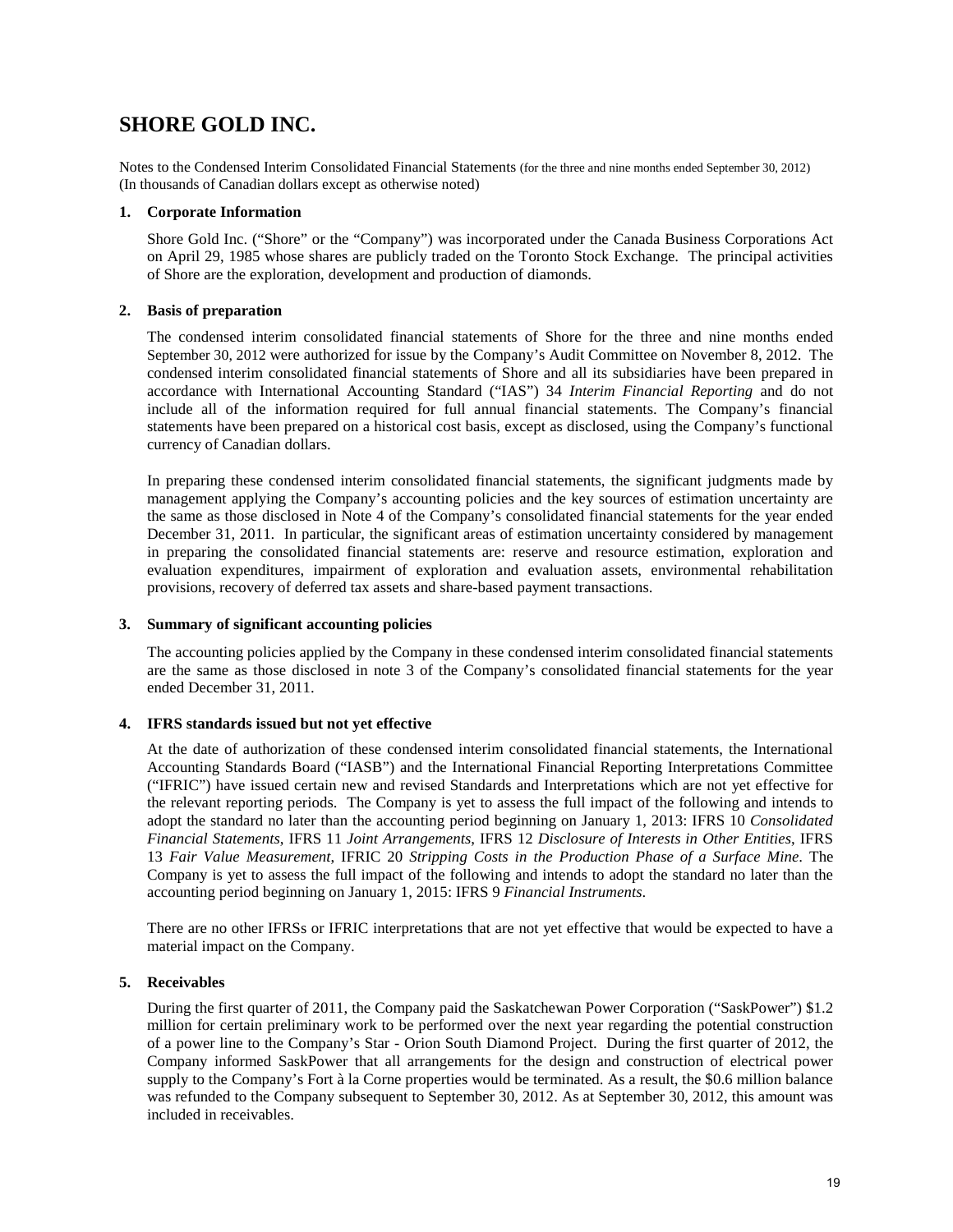## **6. Restricted Cash**

The Company has pledged \$1,807 thousand (December 31, 2011 – \$2,607 thousand) in short-term investments as security for letters of credit provided, of which the majority are related to the provision for decommissioning and rehabilitation. These short-term investments are recorded as restricted cash. Restricted cash at December 31, 2011 included a \$0.8 million letter of credit previously provided to SaskPower which was returned to the Company during the first quarter of 2012.

|                              | September 30, December 31, |          |
|------------------------------|----------------------------|----------|
|                              | 2012                       | 2011     |
| Environmental rehabilitation | \$1,677                    | 1,677    |
| SaskPower                    | -                          | 800      |
| Other                        | 130                        | 130      |
| Total                        | 1.807                      | \$ 2,607 |

#### **7. Investment in Wescan Goldfields Inc.**

At September 30, 2012, Shore held 1,295,550 shares of Wescan Goldfields Inc. ("Wescan"), a publicly traded company on the TSX Venture exchange. The Company accounts for its 10.2% (December 31, 2011 – 10.2%) investment in Wescan as an available-for-sale financial asset as described in note 3 of the Company's consolidated financial statements for the year ended December 31, 2011. The fair value based on the closing trading price of the common shares of Wescan at September 30, 2012 was \$110 thousand (December 31, 2011 – \$583 thousand). As a result, for the three and nine months ended September 30, 2012 the Company recognized an \$84 thousand and \$473 thousand decrease (September 30, 2011 – \$388 thousand and \$777 thousand decrease), respectively, in the carrying value of its investment in Wescan. At December 31, 2011, the Company assessed that there was objective evidence that this investment was impaired. As the Company's impairment assessment at September 30, 2012 has not changed, the change in fair value during the three and nine months ended September 30, 2012 were recognized in the consolidated statement of loss as an unrealized loss instead of other comprehensive loss.

#### **8. Exploration and evaluation expense**

The Company's exploration and evaluation expense for the nine months ended September 30, 2012 is comprised of the following:

| September 30, |            |  |
|---------------|------------|--|
| 2012          | 2011       |  |
|               |            |  |
| \$            | \$         |  |
| 428           | 594        |  |
| 3,190         | 3,831      |  |
| 74            | 300        |  |
|               |            |  |
| 3             | 6          |  |
| 3,695<br>S.   | 4.731<br>S |  |
|               |            |  |

## **9. Share-based payments**

The Company has established a share option plan whereby options may be granted to directors, officers, employees and service providers to purchase common shares of the Company. Options granted have an exercise price of not less than the closing price quoted on the Toronto Stock Exchange for the common shares of Shore on the trading day prior to the date on which the option is granted. Certain options vest immediately while others vest six to twelve months after grant date and all options granted under the plan expire 5 years from the date of the grant of the options. All options are to be settled by physical delivery of shares.

The expense related to the Company's share-based payments as a result of certain options vesting over the period is recognized in the consolidated statement of loss for the nine months ended September 30, as presented as follows: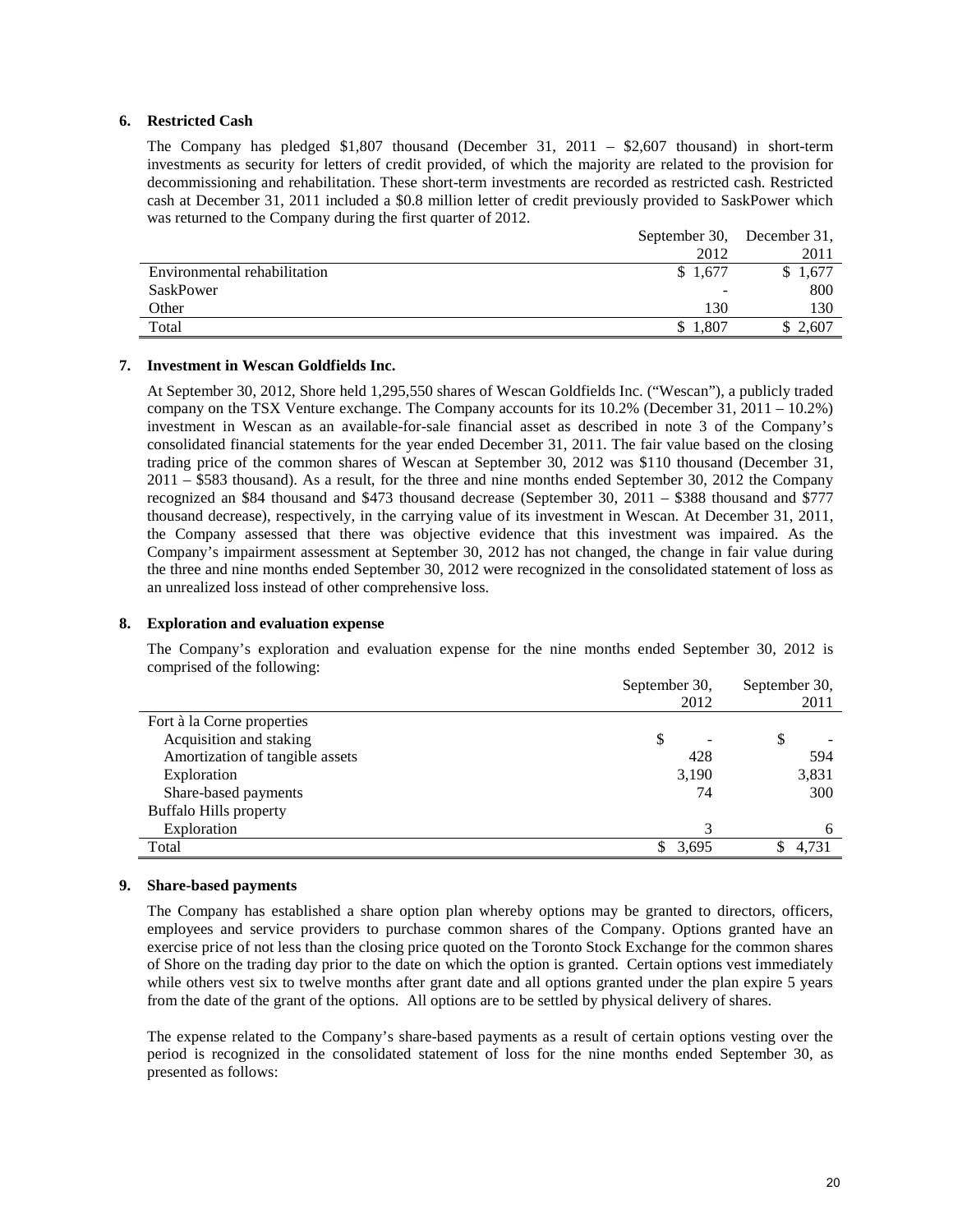|                                  | September 30, |     | September 30, |
|----------------------------------|---------------|-----|---------------|
| <b>Expense Category included</b> | 2012          |     | 2011          |
| Administration                   |               | 15  | 805           |
| Consulting and professional      |               |     | 281           |
| Corporate development            |               | 24  | 36            |
| Exploration and evaluation       |               | 74  | 300           |
| Total                            |               | 113 | .422          |

Option movements (in thousands) during the nine months ended September 30, including weighted average exercise prices, are as follows:

|                              | 2012           |         | 2011    |         |
|------------------------------|----------------|---------|---------|---------|
|                              |                | Average |         | Average |
|                              | <b>Options</b> | Price   | Options | Price   |
| Outstanding – January 1      | 11,560         | \$1.68  | 9,820   | \$2.05  |
| Granted                      | 465            | 0.28    | 2,700   | 0.80    |
| Exercised                    | (30)           | 0.27    | (105)   | 0.41    |
| Expired                      | (3,060)        | 3.43    | (135)   | 5.36    |
| Forfeited                    | (20)           | 0.28    | (50)    | 0.82    |
| Outstanding $-$ September 30 | 8.915          | \$1.02  | 12.230  | \$1.75  |
|                              |                |         |         |         |
| Exercisable – September 30   | 8.693          | \$1.04  | 11,843  | \$1.79  |

The options outstanding at September 30, 2012 have an exercise price in the range of \$0.27 to \$4.55 (2011 – \$0.27 to \$6.18) and a weighted average contractual life of 1.9 years (2011 – 2.5 years). The options expire between the dates of October 2012 to April 2017.

The weighted average share price at the date of exercise for options exercised in the three and nine months ended September 30, 2012 was \$0.27 (2011 – \$0.47 and \$0.41).

The grant date fair value of stock options issued under the plan is estimated using the Black-Scholes optionpricing model. Expected volatility is estimated by considering historic average share price volatility. The option life is estimated based on the weighted average historical life of options that have been granted by the Company. The inputs used in the measurement of the fair values at grant date of the share-based payments during the nine months ended September 30 are as follows:

|                           | September 30,   | September 30,   |
|---------------------------|-----------------|-----------------|
|                           | 2012            | 2011            |
| Share price at grant date | \$0.28          | $$0.69 - $0.82$ |
| Exercise price            | \$0.28          | $$0.69 - $0.82$ |
| Expected volatility       | $88.3 - 91.1\%$ | $82.3 - 96.7\%$ |
| Option life               | 5 years         | 5 years         |
| Expected dividends        | $0\%$           | $0\%$           |
| Expected forfeiture rate  | $0\%$           | $0\%$           |
| Risk-free interest rate   | $1.55 - 1.59\%$ | $2.31 - 2.80\%$ |
| Fair value at grant date  | $$0.18 - $0.19$ | $$0.47 - $0.57$ |

#### **10. Related party transactions**

#### **Related party transactions with key management personnel**

The Company pays certain of its key management personnel through companies owned by certain executive officers and directors. Those companies are as follows:

MacNeill Brothers Oil and Gas Ltd. Baywatch Industries Inc. George Read Consulting Inc.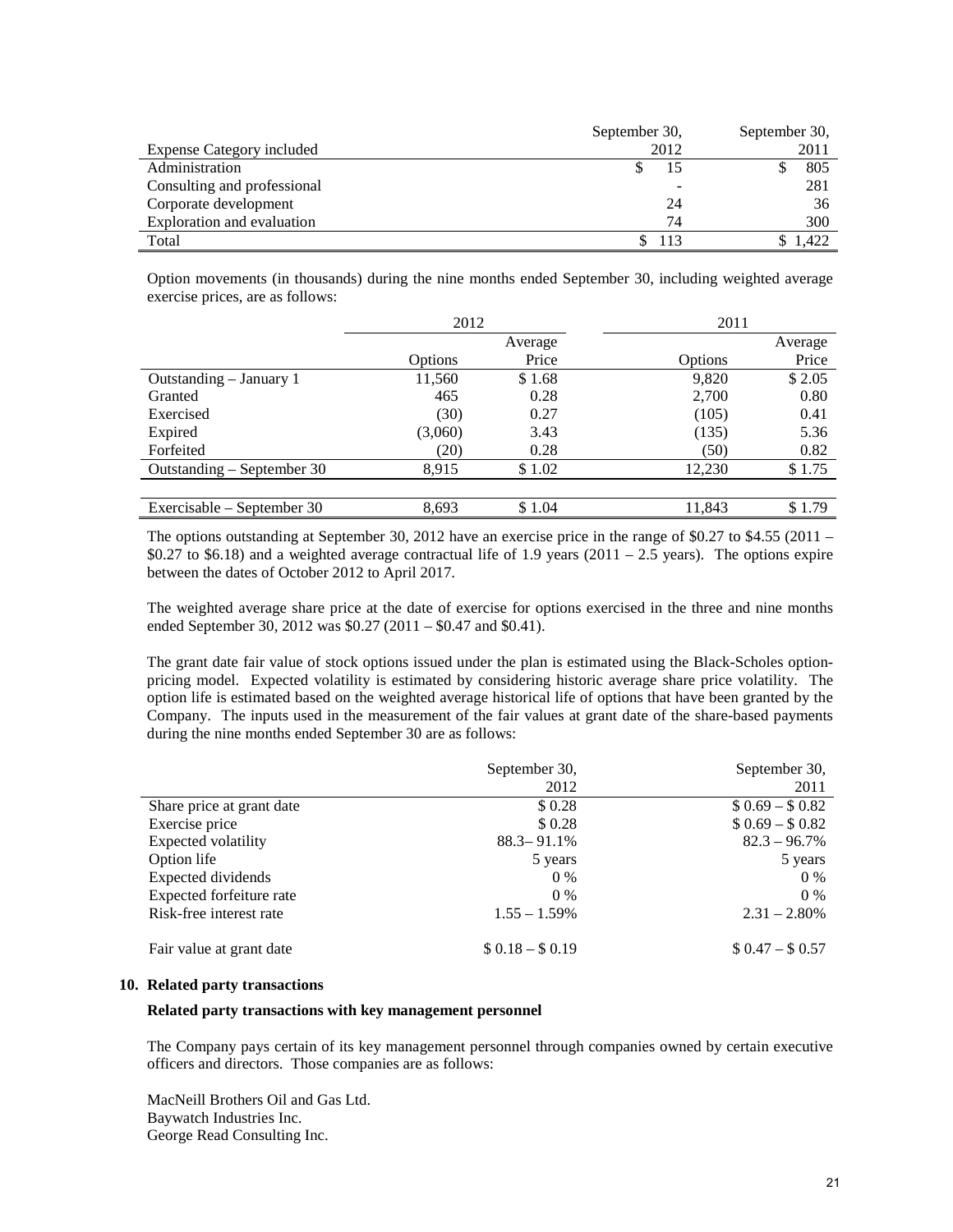Compensation of key management personnel and directors, including payments made or payable to related parties owned by executive officers and directors, is as follows:

|                                                                   | September 30, |       | September 30, |      |  |
|-------------------------------------------------------------------|---------------|-------|---------------|------|--|
|                                                                   |               | 2012  |               | 2011 |  |
| Short-term benefits to key management and directors               |               | 187   |               | 277  |  |
| Consulting and management fees to related companies               |               | 585   |               | 719  |  |
| <b>Termination benefits</b>                                       |               | 601   |               |      |  |
| Share-based payment transactions                                  |               |       |               | 773  |  |
| Total compensation paid to key management personnel and directors |               | 1.373 |               | .769 |  |

The amounts disclosed in the table are the amounts recognized as an expense during the reporting period related to key management personnel and directors. The above transactions were in the normal course of operations and are measured at the exchange amount, which is the amount of consideration established and agreed to by the related parties. The fair value of share-based payments was determined using the Black-Scholes model.

During the nine month period ended September 30, 2012, a management services agreement was terminated by the Company. This contract termination by the Company resulted in termination benefits of \$601 thousand.

The compensation paid or payable to key management personnel and directors is included in the Company's statement of comprehensive loss as follows:

|                                                                   | September 30, September 30, |          |  |       |
|-------------------------------------------------------------------|-----------------------------|----------|--|-------|
|                                                                   |                             | 2012     |  | 2011  |
| Administration                                                    |                             | 510      |  | 1.088 |
| Consulting and professional fees                                  |                             | 863      |  | 681   |
| Total compensation paid to key management personnel and directors |                             | \$ 1.373 |  | 1.769 |

#### **11. Financial instruments**

Fair values have been determined for measurement and/or disclosure purposes based on the fair value hierarchy for financial instruments that require fair value measurement after initial recognition. The classification of each financial instrument is described in note 3 of the Company's consolidated financial statements for the year ended December 31, 2011.

The carrying amounts for cash and cash equivalents, short-term investments, receivables, restricted cash and trade payables approximate their fair value due to the short-term nature of these instruments. These financial instruments are carried at amortized costs.

All financial instruments measured at fair value are categorized into one of three hierarchy levels as described in note 21 of the Company's consolidated financial statements for the year ended December 31, 2011. These financial instruments include the investment in Wescan and the Company's previously held investments ("Notes"). The fair value of the Company's investment in Wescan is based on quoted prices in active markets (level 1). A 10 percent decrease in the market price of Wescan would result in an \$11 thousand decrease in fair value. The Company's Notes were received during January 2009 in exchange for the Company's Canadian third party asset-backed commercial paper ("ABCP") upon the successful implementation of the ABCP restructuring plan. These Notes, which had a total par value of \$14.3 million, were sold on April 1, 2011 for \$10.2 million. The Company used this value at March 31, 2011 to measure the fair value (level 1) of these Notes, which resulted in a recovery of previously recognized losses of \$1,293 thousand.

#### Risk management

Certain financial instruments are exposed to the following financial risks:

## (a) Credit risk

Credit risk is the risk of an unexpected loss by the Company if a customer or third-party to a financial instrument fails to meet its contractual obligations. The Company considers this risk to be insignificant as the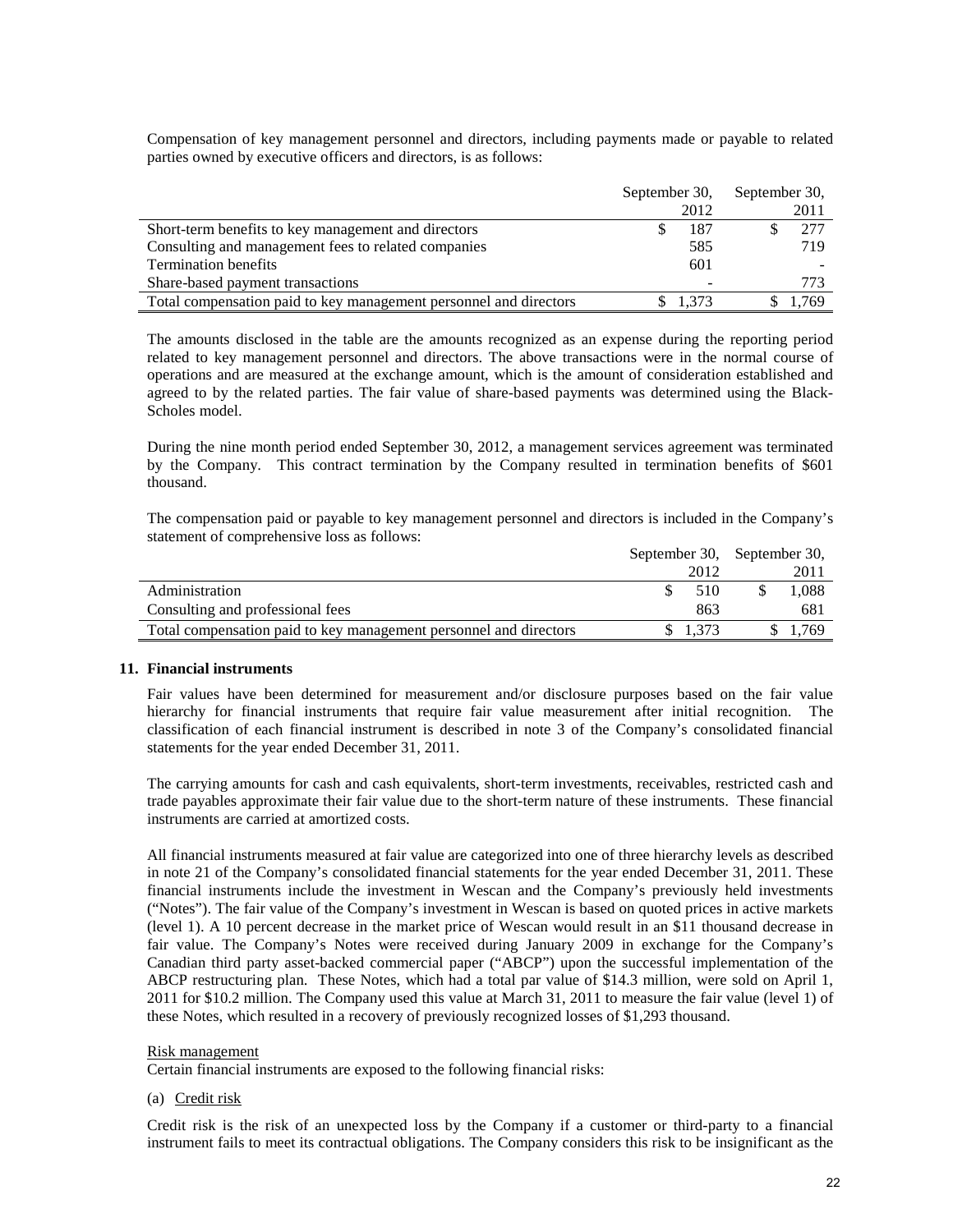majority of the Company's cash and cash equivalents, short-term investments, and restricted cash are invested in Government of Canada treasury bills which are backed by the Government of Canada. At September 30, 2012, the Company's credit risk relates to its cash and cash equivalents, short-term investments, and restricted cash of \$11.7million (December 31, 2011 – \$18.1 million).

## (b) Liquidity risk

Liquidity risk is the risk that the Company will not be able to meet its financial obligations as they fall due. The Company's approach is to forecast future cash flows to ensure that it will have sufficient liquidity to meet its obligations when due. To ensure the Company has sufficient cash on hand, the Company prepares annual capital and operating budgets which are regularly monitored and updated as considered necessary. As at September 30, 2012, the Company had working capital of \$10.2 million, excluding restricted cash. Management believes this working capital will be sufficient to meet financial obligations as they fall due.

As at September 30, 2012, the Company had guaranteed certain liabilities by issuing \$1.8 million (December 31, 2011 – \$2.6 million) of irrevocable standby letters of credit. The Company backs the letters of credit with investments which have been recorded on the financial statements as restricted cash (note 6). The Company does not include restricted cash in its working capital when analyzing its liquidity requirements. The majority of the guarantees at September 30, 2012 relate to environmental rehabilitation provisions.

The Company is pursuing options to finance the further exploration and development of the Star – Orion South project as it currently does not have sufficient funds to put any of its property interests into production from its own financial resources. Financing options include joint ventures arrangements, debt financing, equity financing or other means. The Company believes it has sufficient liquidity to continue operations until financing is arranged. However, there is no assurance that Shore will be successful in obtaining required financing as and when needed. Failure to obtain additional financing on a timely basis may cause the Company to postpone development plans, forfeit rights in its properties or joint operations or reduce or terminate its operations.

## (c) Market risk

Market risk is the risk that the fair value of a financial instrument will fluctuate because of changes in market prices. Market risks are comprised of four types: foreign currency risk, interest rate risk, commodity price risk and equity price risk. As at September 30, 2012, the Company does not have significant exposure to any of these market risks.

## **12. Comparative Figures**

Certain prior years' balances have been reclassified to conform to the current financial statement presentation.